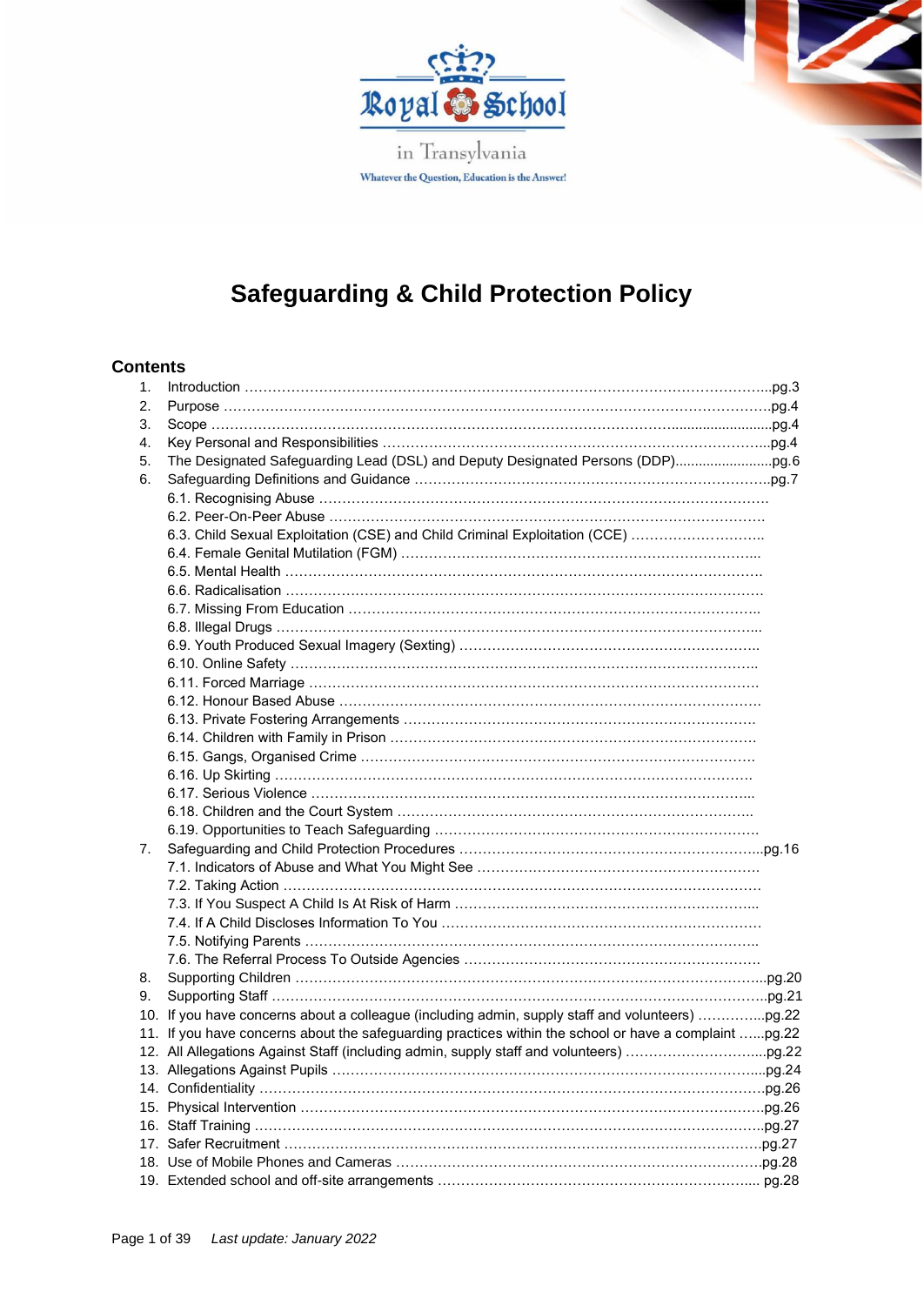### **1 Introduction**

| Designated Safeguarding Lead (DSL) | Anda Badita                                                                         |
|------------------------------------|-------------------------------------------------------------------------------------|
| Deputy Designated Persons (DDP)    | Joe Berwick                                                                         |
| Child Protection Officer (CPO)     | <b>Lotty Berwick</b>                                                                |
| <b>SENDCo</b>                      | Mery Blaga                                                                          |
| <b>Local Authority Contacts</b>    | <b>Child Protection National Agency</b><br>0264-420146, 0264-420147<br>Police (112) |
| <b>Safeguarding Governor</b>       | Rosie Kennedy                                                                       |
| <b>Chair of Governors</b>          | Erika Hristea                                                                       |
| <b>Vice-Chair of Governors</b>     | Dan Dunca                                                                           |

1.1 Royal School of Transylvania understands the importance of our responsibility and seriousness of safeguarding and welfare of our students, and as a school we take great care and time to ensure that we provide a safe and welcoming environment where children are respected and valued and feel safe, listened to and cared for. As well as working together as a school and team, we are also committed to working alongside other outside organisations to ensure arrangements are in place to assess, and support children who are at risk.

1.2 All staff within The Royal School have an active and key part to play in protecting and safeguarding all children within our care and that their welfare is a priority. We ensure that all teaching and non-teaching staff have the required knowledge and training in safeguarding and child protection courses, which are reviewed annually.

1.3 Our policy and training have been developed in accordance with the principles established by the following British Acts of Parliament: The Children Acts 1989 and 2004 The Education Act 2002 and 2011 The Childcare Act 2006 The Prevent Duty 2015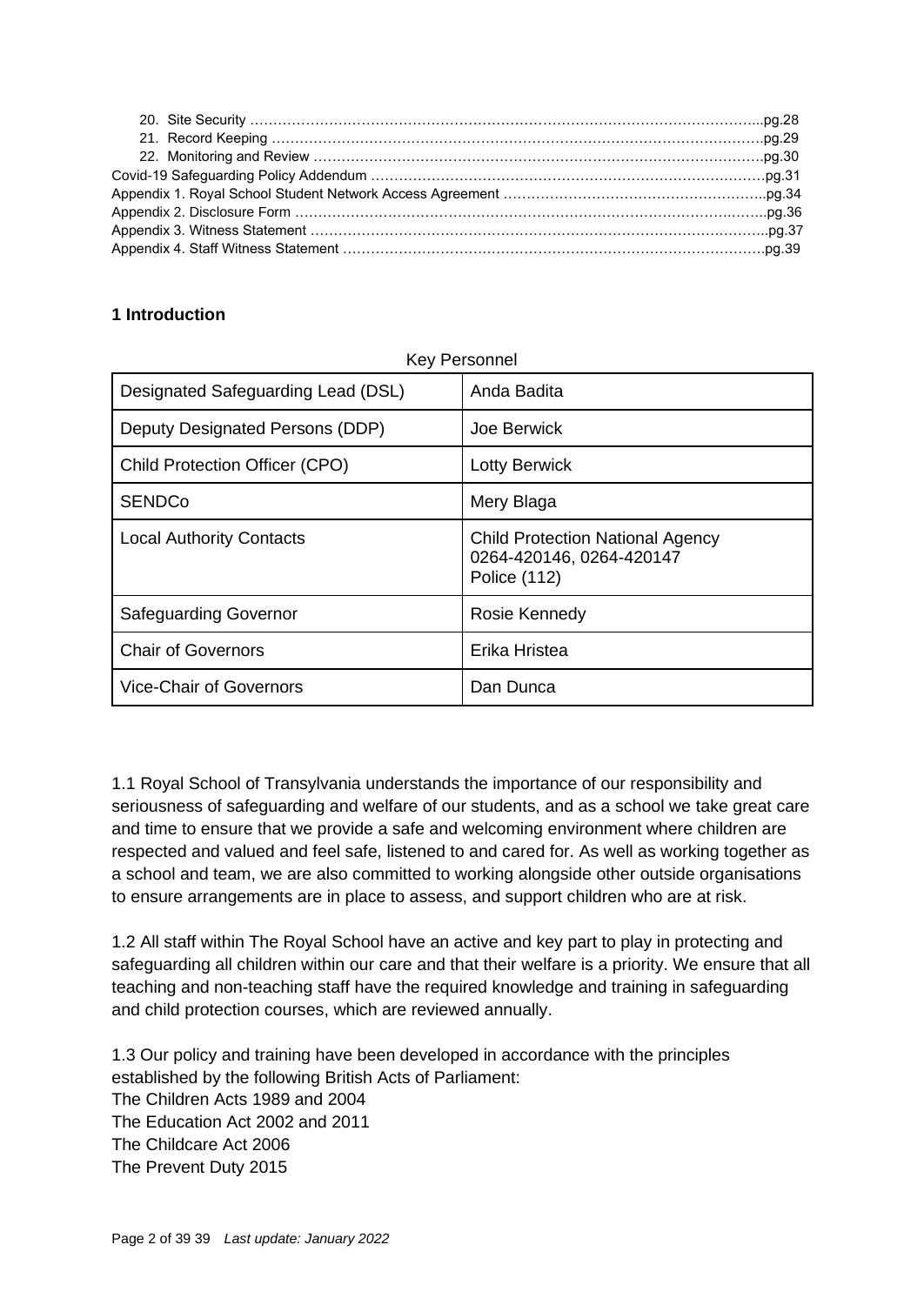Working Together to Safeguard Children 2018 Keeping Children Safe in Education 2021

Romanian Legislation:

ORDIN nr 4.343/2020 din 27 mai 2020 Privind aprobarea Normelor metodologice de aplicare a prevederilor art.7 Alin. (1^1), art 56^1 si ale pct. 6^1 din enexa la Legea educației naționale Nr. 1/2011, privind violența psihologică - bullying

We are actively staying in line with relevant government publications and the statutory framework for the early years foundation stage, primary and secondary education. Whilst as a school we are based in Romania, we actively and proudly follow the British Curriculum and high standards of education therein. This high standard and desire for commitment to the British system of education is also reflected in our safeguarding policy and the following of high standards laid out in the above Acts of Parliament.

# **2. Purpose**

- Provide an environment in which children and young people feel safe, secure, valued, respected.
- Support the child's development in ways that will enrich security, confidence, independence and adaptability.
- To feel confident and know how to approach adults if they are in difficulty, knowing that they will be effectively listened to.
- Raise the awareness of all teaching and non-teaching staff of the need to take a full and active role in safeguarding and of their responsibilities in identifying and reporting possible safeguarding cases.
- Ensure all staff are aware that they have equal responsibility to act in accordance with this guidance on any suspicion or disclosure that may suggest a child is at risk of harm.
- Provide a structured and efficient way of monitoring children known or thought to be at risk of harm, and ensure we contribute to assessments of need and support plans for those children.
- The importance of the communication between all members of staff in relation to safeguarding pupils.
- Ensure that all adults within the Royal School team, who have access to children have been security checked as to their suitability, including verification of their identity and their qualifications.
- Develop and promote effective working relationships with other agencies.
- Develop a structured procedure within the school which will be followed by all members of the school community in cases of suspected abuse.
- Develop and promote effective working relationships with other agencies.

# **3. Scope**

3.1 Safeguarding and promoting the welfare of children within The Royal School mirrors the process of protecting children from abuse or neglect, preventing the impairment of their health or development, ensuring that children grow up in circumstances consistent with the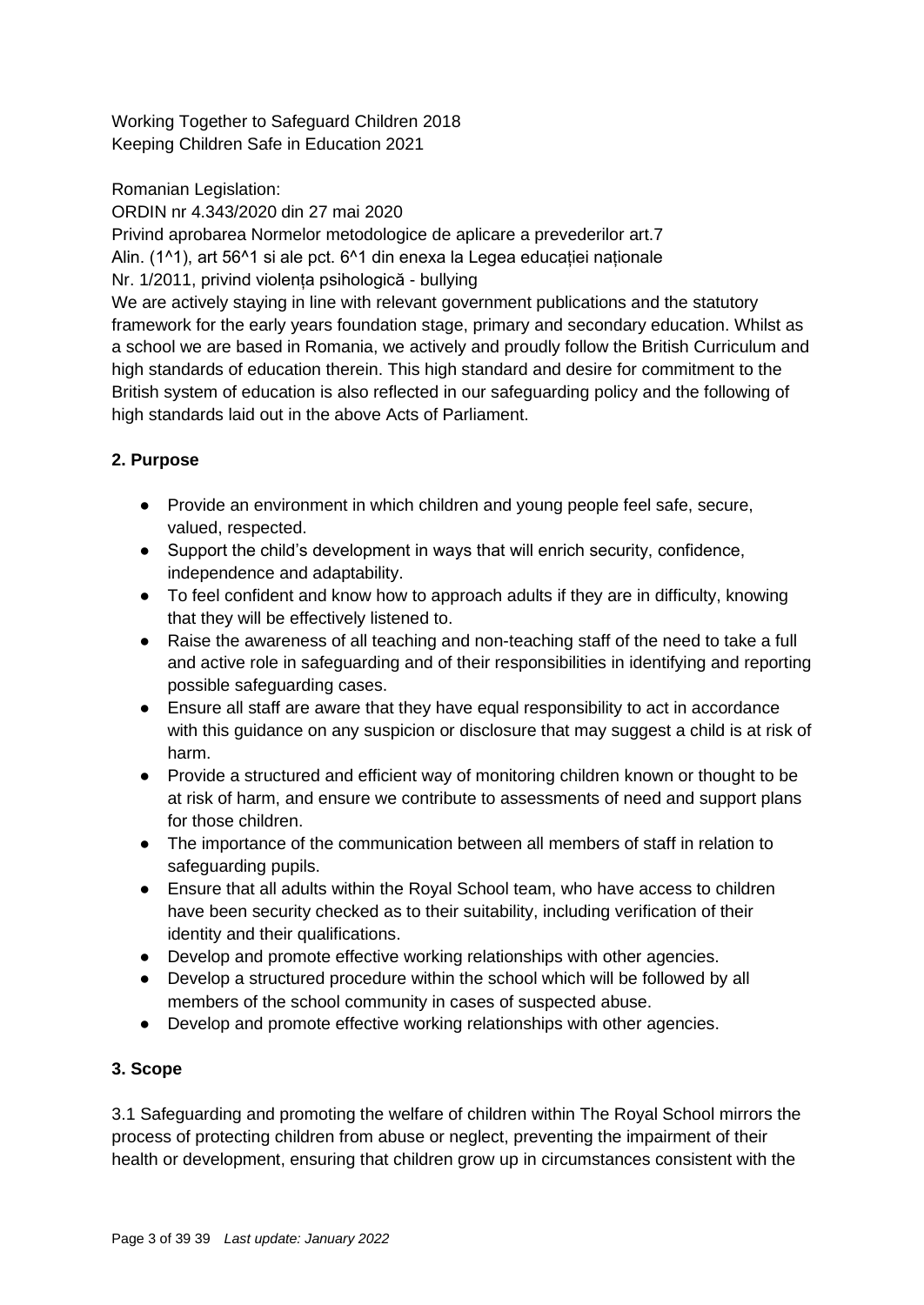provision of safe, effective and nurturing care and undertaking that role so as to enable those children to have optimum life chances and to enter adulthood successfully.

3.2 Child protection refers to the processes undertaken to meet statutory obligations laid out in the Children Act 1989 and associated regulations and statutory guidance in respect of those children who have been identified as suffering, or being at risk of suffering harm.

3.3 Staff refers to all those working for or on behalf of the school, full time or part time, in either a paid or voluntary capacity, to which they will be required to complete mandatory training from our online course.

3.4 Child refers to all young people who have not yet reached their 18th birthday. However whilst still in education, students who are older are still safeguarded and protected by the school and staff under safeguarding and child protection for adolescents. Every single child, regardless of age, gender, ability, culture, race, language, religion or sexual identity, has equal rights to protection.

3.5 The status of parent refers to birth parents, step-parents, foster carers and adoptive parents. All variations will need to have proof of relation to the child within the school.

#### **4. Key Personnel and Responsibilities**

4.1 The DSL is responsible for maintaining and updating the Safeguarding and Child Protection policy.

4.2 The Head of School has overall responsibility for the internal management of the policy in the school.

4.3 The Chair of Governors and Nominated Safeguarding Governor will ensure that the safeguarding policy is upheld and that all appropriate and mandatory training requirements are undertaken. Any weaknesses in the policy will be rectified immediately as well as any new changes and updates in any legislation. The Chair and Safeguarding Governor will also ensure that the school operates safer recruitment procedures and has procedures in place for dealing with allegations of abuse made against staff. The Chair of Governors and Safeguarding Governor are listed at the beginning of this document. The governing body will monitor all areas of Safeguarding and Child Protection.

4.6 The name of the Designated Safeguarding Lead (DSL), and other members of staff responsible for Child Protection will be clearly advertised in the school. This is for staff and students, so they are aware of the safeguarding team and who they can go to in the event of them needing to disclose any concerns.

4.7 To meet and maintain our responsibilities towards our students, we need to agree standards of good practice for all staff.

Good practice includes:

● Being alert and aware of changes to a pupil's behaviour/ family circumstances, and recognising that changes can be an indicator/ reason for abuse.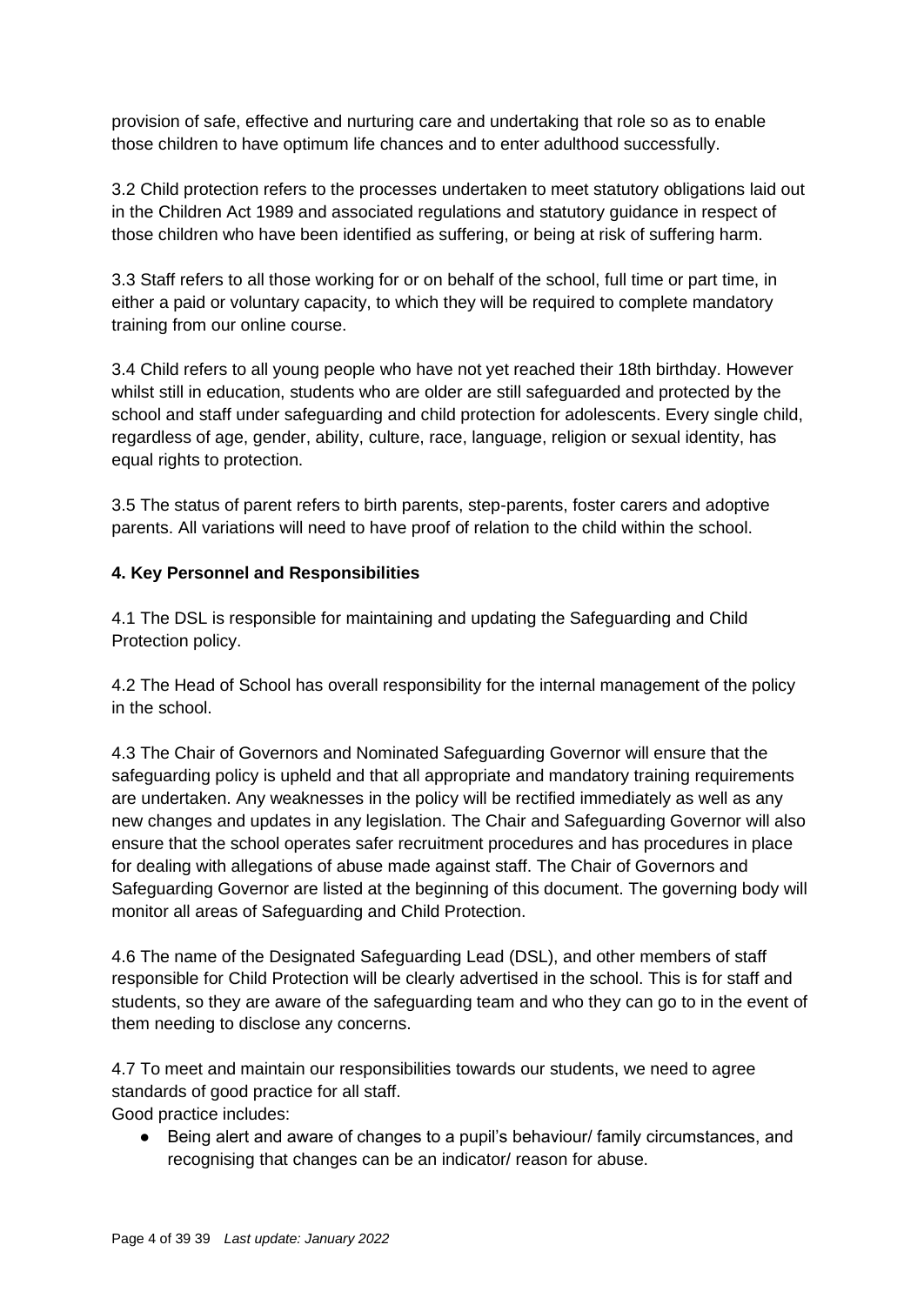- Reading and understanding the school's safeguarding and child protection policy and guidance documents on wider safeguarding issues such as bullying, behaviour, physical contact, and information sharing.
- Making sure that we keep an updated file in every staff room with our safeguarding and child protection policy plus the UK government document "Keeping children safe in education 2021".
- Asking a pupil's permission before initiating physical contact, such as assistance with dressing, support during PE, or administering first aid.
- Referring all concerns about a pupil's safety and welfare to the Designated Safeguarding Lead or deputy, to which if necessary, they will directly contact the relevant outsource local authority and local Children's Social Care, and follow in lines and regulations to the host country.
- Never to put a child at risk by contacting family unless instructed to do so by the DSL if in regards to any of the highlighted high risk key indicators for abuse or harm. If ever in doubt or concerned, talk to your safeguarding team.

4.8 Staff connected to the Early Years and Later Years provisions are under an ongoing duty to inform the school if circumstances change which would mean they meet any of the criteria for disqualification under the Childcare Act 2006. Staff should refer to their contract of employment in respect of their ongoing duty to update the School.

4.9 Community users, organising activities for children and any visitors that enter the building or have interaction with the students at Royal School, are aware of and understand the need for compliance with the school's child protection guidelines and procedures, and will need to sign a declaration form in accordance with these guidelines and procedures.

4.10 Child protection concerns or allegations against adults working in the school are to be reported to the Head of School, who will then liaise with the DSL. The DSL will only support if there has been any harm or abuse that has come to a student. They may also help with gathering evidence for the investigation from students only, and this is to only be carried out after explicit instructions from The Head of School. The Head of School alongside the DSL (if needed or asked) will inform the Governors and if needed the police (contact details are listed at the beginning of this document). Any member of staff found not suitable to work with children will be reported to the Head of school who will converse with the governors, to make a decision. If the concern is about the DSL, the Head Teacher takes responsibility. Any concerns about the Head Teacher falls under the responsibility of the Chair of Governors and/or Safeguarding Governor. **NOTE:** International Teachers may have a different local authority to report to, due to the different outside security checks (in terms of employment at the school) However once hired they fall under the same structure as above in terms of investigation.

All teachers must complete a security background check, and International Teachers are required to have a copy of their 'International Child Protection Certificate'.

4.11 All local and outside partners and support networks details are listed at the beginning of this document. Please see section 6 relating to any specific and more informative information on any safeguarding or child protection topics. The DSL is responsible for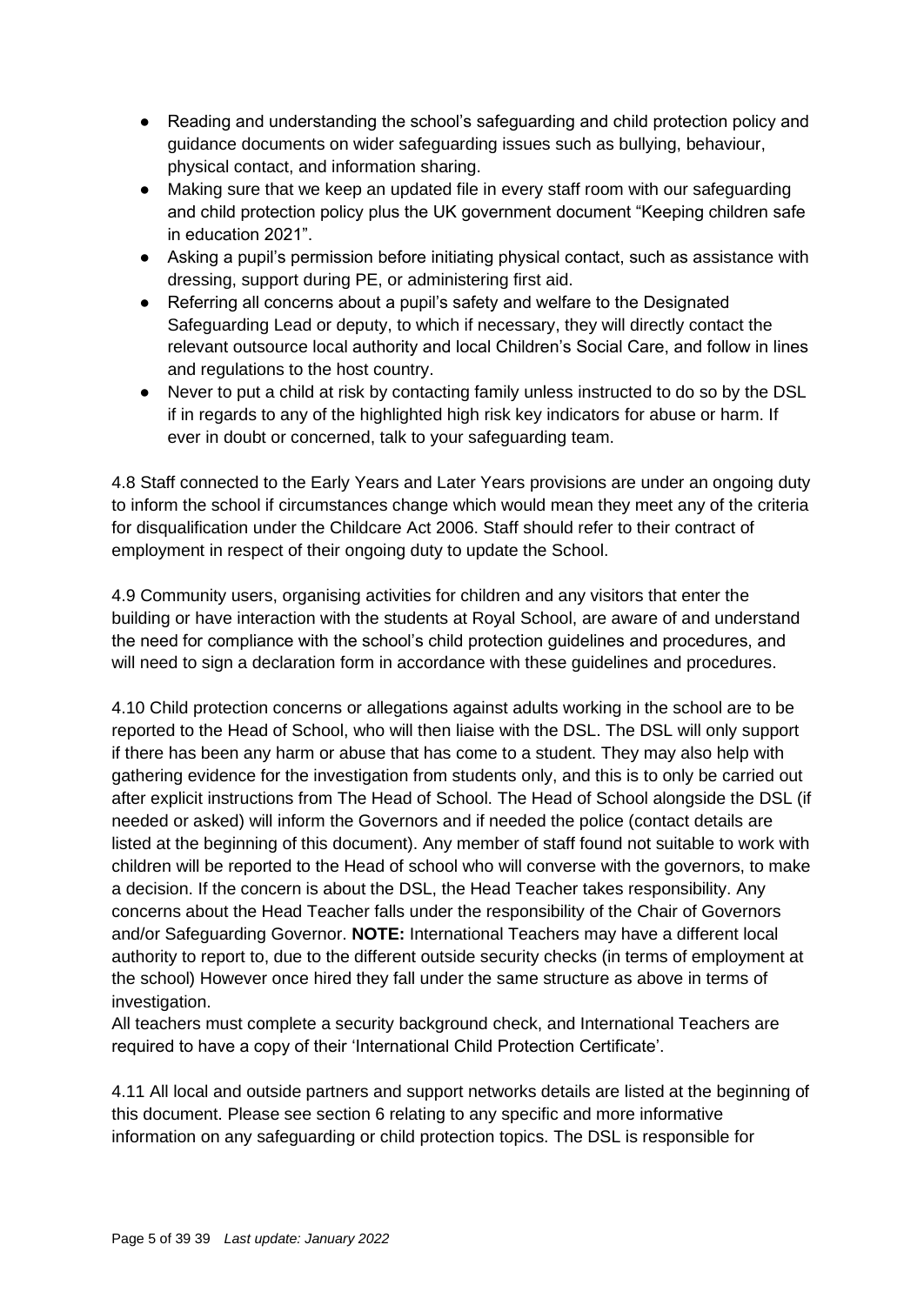contacting and referring any concerns about a child's safety to the relevant local authorities which are, Child Protection National Agency and the Local Police.

4.12 Parents/carers are made aware of this policy and can access a copy of this policy on the Royal Schools website.

4.13 The Child Protection National Agency helps to keep organisations responsible for Safeguarding and agree on how they will cooperate with one another to safeguard and promote the welfare of children. The main responsibilities of this outside agency is to help coordinate and assure the quality of the safeguarding and protection of children.

## **5 The Designated Safeguarding Lead (DSL) and Deputy Designated Persons (DDP)**

5.1 The Designated Safeguarding Lead holds ultimate responsibility for Child Protection and Safeguarding in the school.

5.2 The Designated Safeguarding Lead will act as a source of support and expertise to the school community and ensure all Safeguarding records are kept up-to-date and confidential.

5.3 The Designated Safeguarding Lead will refer a child if there are concerns about possible abuse to the Child Protection National Agency and is the main point of contact for staff to discuss concerns, which are to be reported on iSAMS, unless the child is in immediate harm.

5.4 The Designated Safeguarding Lead will ensure that notifications are made when a child with a child protection plan in place is absent without explanation for two days or that a notification is made when a child on a plan changes school.

5.5 The Designated Safeguarding Lead will develop strong and important relationships with the external agencies and liaise frequently with the Nominated Safeguarding Governor and Head of School, along with reporting to governors on all areas of Safeguarding and Child Protection annually and for reviewing the policy.

5.6 The Designated Safeguarding Lead will have full regard to the Local Safeguarding Children procedures and requirements, in line with the regulations of the host country.

5.7 All staff training in relation to Safeguarding will be organised regularly and annually by the Designated Safeguarding Lead.

5.8 The Designated Safeguarding Lead will promote educational outcomes by sharing information about the welfare, safeguarding and child protection issues that children are experiencing, or have experienced, with staff. This could be done by, for example, making sure that staff know who these children are, understand their academic progress, and maintain a culture of high aspirations for them.

5.9 The Designated Safeguarding Lead will evaluate any instances regarding any of the key indicators of harm or abuse outlined by the Acts and Legislation outlined in section 1.3.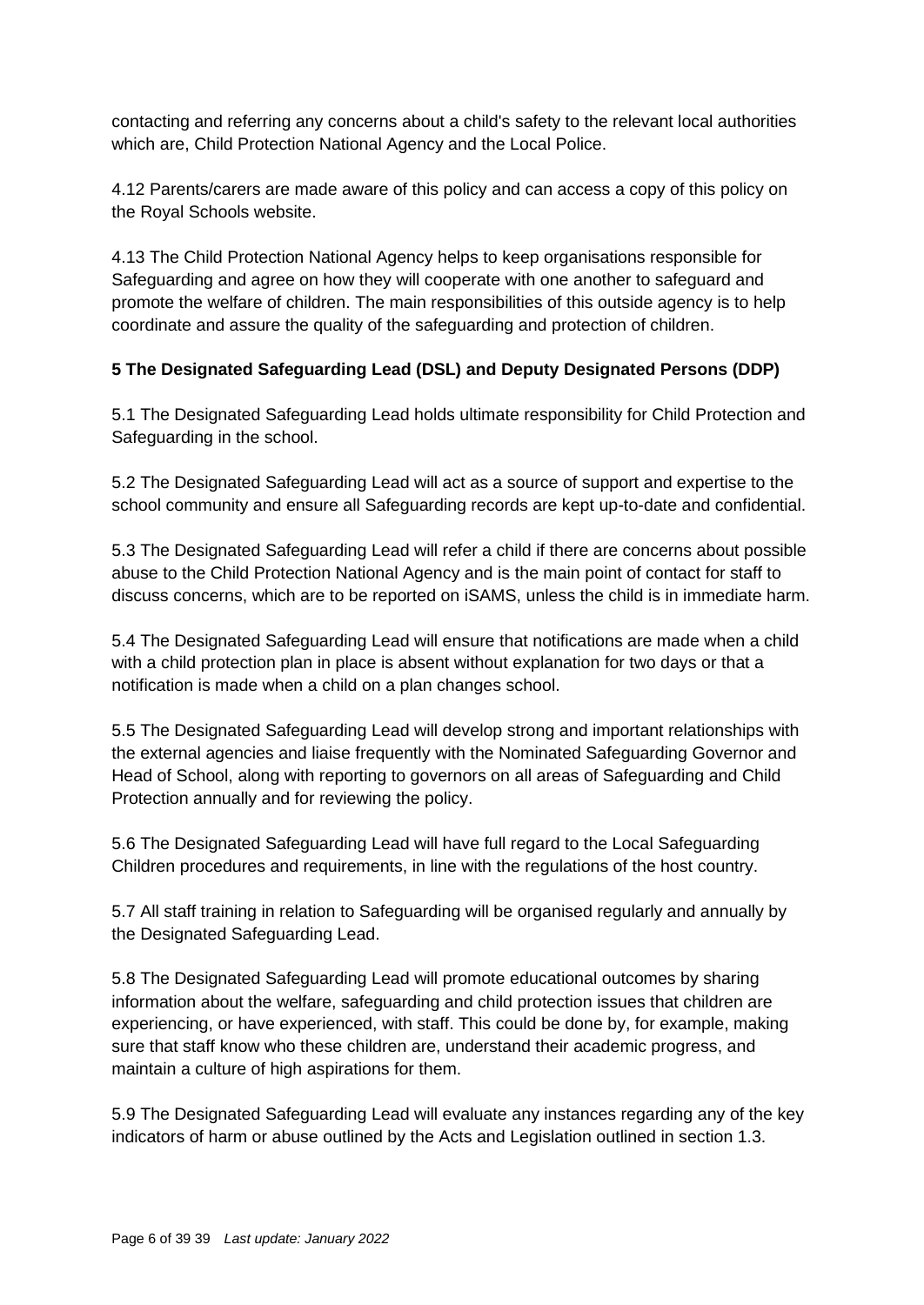5.10 The Deputy Designated Persons will carry out the role as outlined above, if in the absence of the DSL and help to assist the DSL when needed.

5.11 If, at any point, there is a risk of immediate serious harm to a child a referral should be made to the Child Protection National Agency and potentially the police. Anyone can report to the outside agency, however it is best practice to report to the DSL and then let the DSL, DDP or Head of School report the incident.

5.12 The Designated Safeguarding Lead will undergo updated child protection training at least every 2 years, with regular refresher training to keep updated with the national and local initiatives.

#### **6 Safeguarding Definitions and Guidance**

Safeguarding, child protection and promoting the welfare of children is defined for the purposes of this policy as:

- Protecting children from harm.
- Preventing impairment of children's mental and physical health or development.
- Ensuring that children grow up in circumstances consistent with the provision of safe and effective care.
- Taking action to enable all children to have the best outcomes and feel safe.

#### 6.1 Recognising abuse

To ensure that our students are protected from harm, we need to understand what types of behaviour constitute abuse and neglect. Abuse and neglect are forms of harm and abuse. Somebody may abuse or neglect a child by inflicting harm, for example by hitting them, or by failing to act to prevent harm, for example by leaving a small child home alone, or leaving knives or matches within reach of an unattended toddler.

There are four categories of abuse:

- Physical abuse, which can involve hitting, shaking, throwing, poisoning, burning or scalding, drowning, suffocating or otherwise causing physical harm to a child. Physical harm may also be caused when a parent or carer fabricates the symptoms of, or deliberately induces illness in a child.
- Emotional abuse is the persistent emotional maltreatment of a child, such as to cause severe and persistent adverse effects on the child's emotional development. It may involve conveying to children that they are worthless or unloved, inadequate or valued only for meeting the needs of another person. It may feature age or developmentally inappropriate expectations being imposed on children. These may include interactions that are beyond the child's developmental capability, as well as over-protection and limitation of exploration and learning, or preventing the child participating in normal social interaction. It may involve seeing or hearing the illtreatment of another. It may involve serious bullying, causing children frequently to feel frightened or in danger, or the exploitation or corruption of children. Some level of emotional abuse is involved in all types of maltreatment of a child, although it may occur alone.
- Sexual abuse, involves forcing or enticing a child or young person to take part in sexual activities, not necessarily involving a high level of violence, whether or not the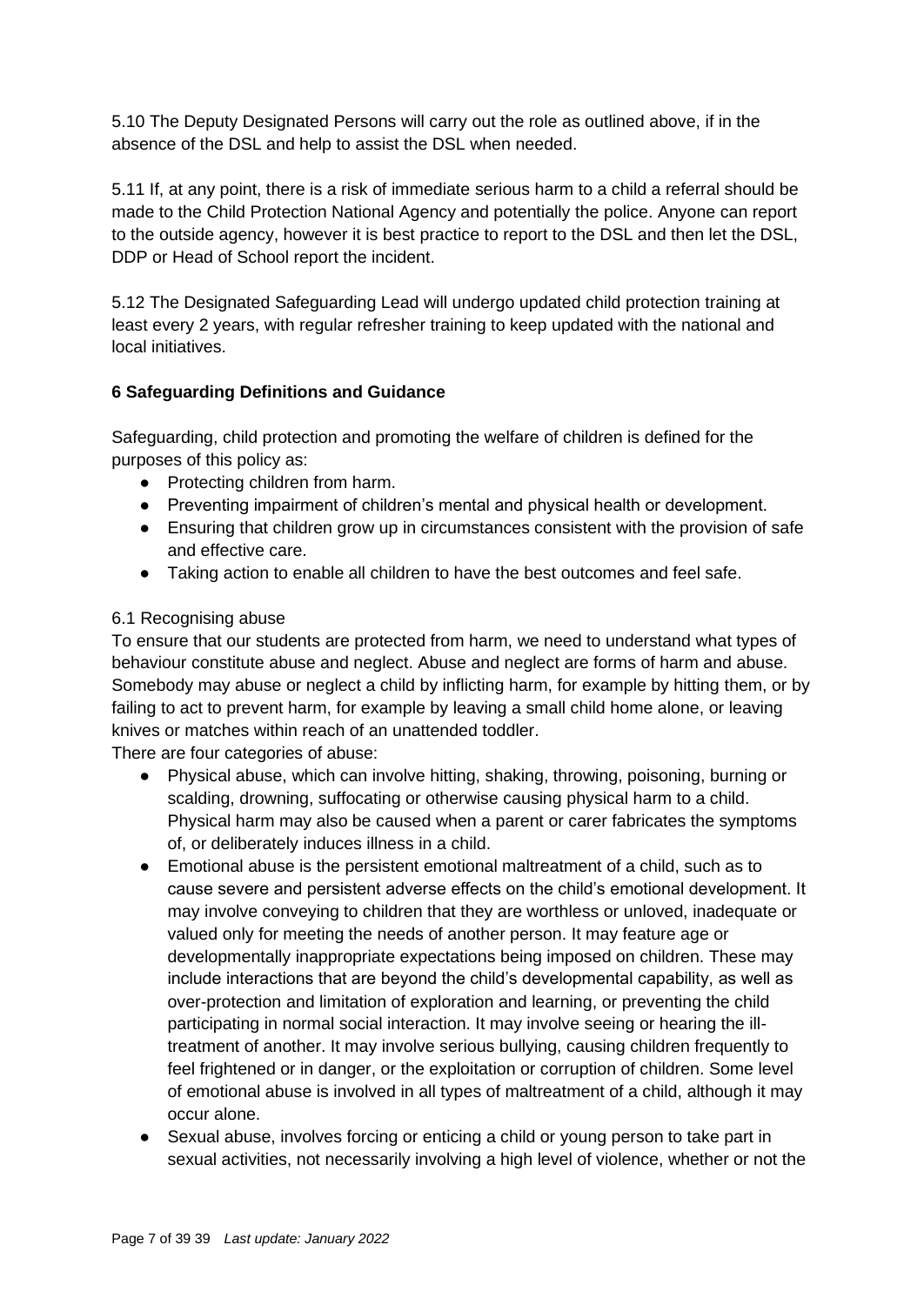child is aware of what is happening. The activities may involve physical contact, including penetrative and non-penetrative acts. They may include non-contact activities, such as involving children in looking at, or in the production of, pornographic material or watching sexual activities, or encouraging children to behave in sexually inappropriate ways, or grooming a child in preparation for abuse. Sexual abuse can take place online, and technology can be used to facilitate offline abuse. Sexual abuse is not solely perpetrated by adult males. Women can also commit acts of sexual abuse, as can other children. The sexual abuse of children by other children is a specific safeguarding issue in education (see paragraph on Child on Child Sexual Violence and Sexual Harassment Sexual violence in section 6.2).

Neglect is the persistent failure to meet a child's basic physical and/or psychological needs, likely to result in the serious impairment of the child's health or development. Neglect may occur during pregnancy as a result of maternal substance misuse. Once a child is born, neglect may involve a parent or carer failing to provide adequate food and clothing or shelter, including exclusion from home or abandonment; failing to protect a child from physical and emotional harm or danger; failure to ensure adequate supervision, including the use of inadequate care-takers; or the failure to ensure access to appropriate medical care or treatment. It may also include neglect of, or unresponsiveness to, a child's basic emotional needs.

#### 6.2 Peer-on-Peer Abuse

The school recognises that children are capable of abusing their peers, and that this abuse can include:

- Bullying (including cyberbullying).
- Physical abuse such as hitting, kicking, shaking, biting, hair pulling, or otherwise causing physical harm.
- Sexual violence, such as rape, assault by penetration and sexual assault; sexual harassment, such as sexual comments, remarks, jokes and online sexual harassment, which may be stand-alone or part of a broader pattern of abuse.
- Upskirting, which typically involves taking a picture under a person's clothing without them knowing, with the intention of viewing their genitals or buttocks to obtain sexual gratification, or cause the victim humiliation, distress or alarm.
- Sexting (also known as youth produced sexual imagery).
- Initiation/hazing type violence and rituals.

The values, ethos and behaviour policies provide the platform for staff and students to clearly recognise that abuse is abuse and it will never be tolerated or diminished in significance. It should be recognised that there is a gendered nature to peer on peer abuse i.e. that it is more likely that girls will be victims and boys perpetrators, however abuse from girls to boys can and does happen. Schools should recognise the impact of sexual violence and the fact children/young people can, and sometimes do, abuse their peers in this way. As a school: We do not tolerate instances of peer on peer abuse and will not pass it off as "banter", "just having a laugh" or "part of growing up". We will follow both national and local guidance and policies to support any children/young people subject to peer on peer abuse, including sexting (also known as youth produced sexual imagery) and gang violence. We will follow the guidance on managing reports of child-on-child sexual violence and sexual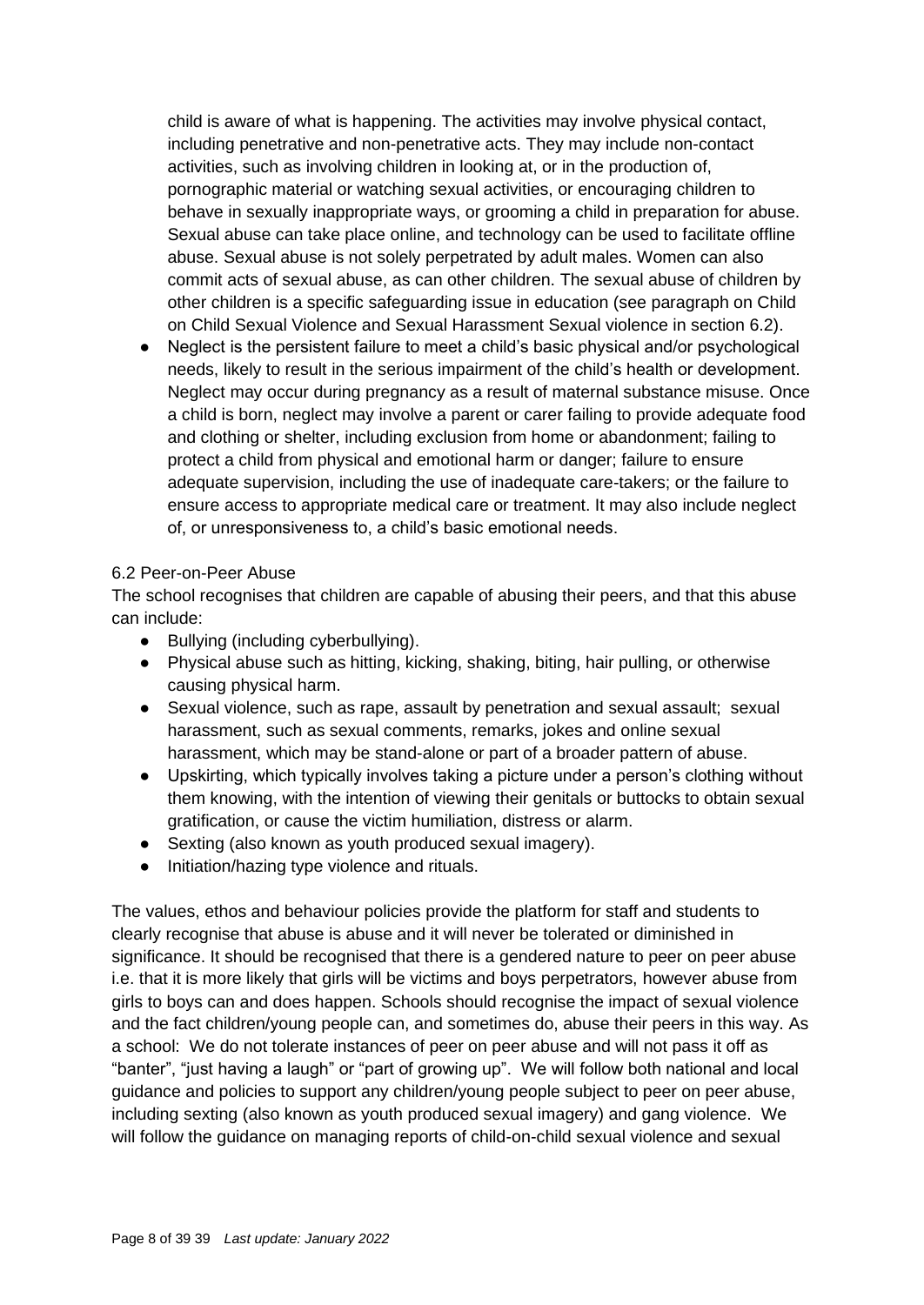harassment in schools. We will use a Risk to Children School Safety Plan when we have concerns. We will always report episodes of 'up-skirting'.

Bullying between children is not a separate category of abuse and neglect, and it is a very serious issue that can cause considerable anxiety and distress. All incidences of bullying should be reported and will be managed through our anti-bullying procedures. If the bullying is particularly serious, or the anti-bullying procedures are deemed ineffective, the Head and Designated Safeguarding Lead will consider implementing child protection procedures.

The management of children and young people with sexually harmful behaviour is complex and the school will work with other relevant agencies to maintain the safety of the whole school community. Young people who display such behaviour may be victims of abuse themselves and the child protection procedures will be followed for both victim and perpetrator.

Child on Child Sexual Violence and Sexual Harassment Sexual violence reports from children is important. Victims are reassured that they are being taken seriously and that they will be supported and kept safe. A victim should never be given the impression that they are creating a problem by reporting sexual violence or sexual harassment, nor should a victim ever be made to feel ashamed for making a report. Staff must inform the Designated Safeguarding Lead (or Deputy), as soon as practically possible, if the Designated Safeguarding Lead (or Deputy) are both not available, then it is paramount that who ever the the child has disclosed to, they stay with the child, **DO NOT** investigate or ask any questions, just listen, support and reassure the child until the DSL or DDP are available to proceed with the investigation. When taking down details of any harassment, the staff member devotes their full attention to the child and listens to what they are saying. When making notes, staff should be conscious of the need to remain engaged with the child and not appear distracted by the note taking. Either way, it is essential a written record is made. Remember never promise to keep secrets for the student, be honest about the next steps.

### 6.3 Child Sexual Exploitation (CSE) and Child Criminal Exploitation (CCE)

This involves exploitative situations, contexts and relationships where young people receive something as a result of engaging in sexual activities. Sexual exploitation can take many forms. What marks out exploitation is an imbalance of power in the relationship. The perpetrator always holds some kind of power over the victim which increases as the exploitative relationship develops. Sexual exploitation involves varying degrees of coercion, intimidation or enticement, including unwanted pressure from peers to have sex, sexual bullying including cyberbullying and grooming. However, it is also important to recognise that some young people who are being sexually exploited do not exhibit any external signs of this abuse and may not see themselves as a victim and may resent interference. However, this should not influence whether or not a referral is made. Some of the following signs may be indicators of Child Sexual Exploitation: children appear with unexplained gifts, who may have an older boyfriend or girlfriend, who misuse drugs and alcohol, who go missing for periods of time or suffer changes in their emotional well-being.

Child Criminal Exploitation (CCE) is where an individual or a group takes advantage by power to coerce, manipulate or deceive a child or young person into committing a criminal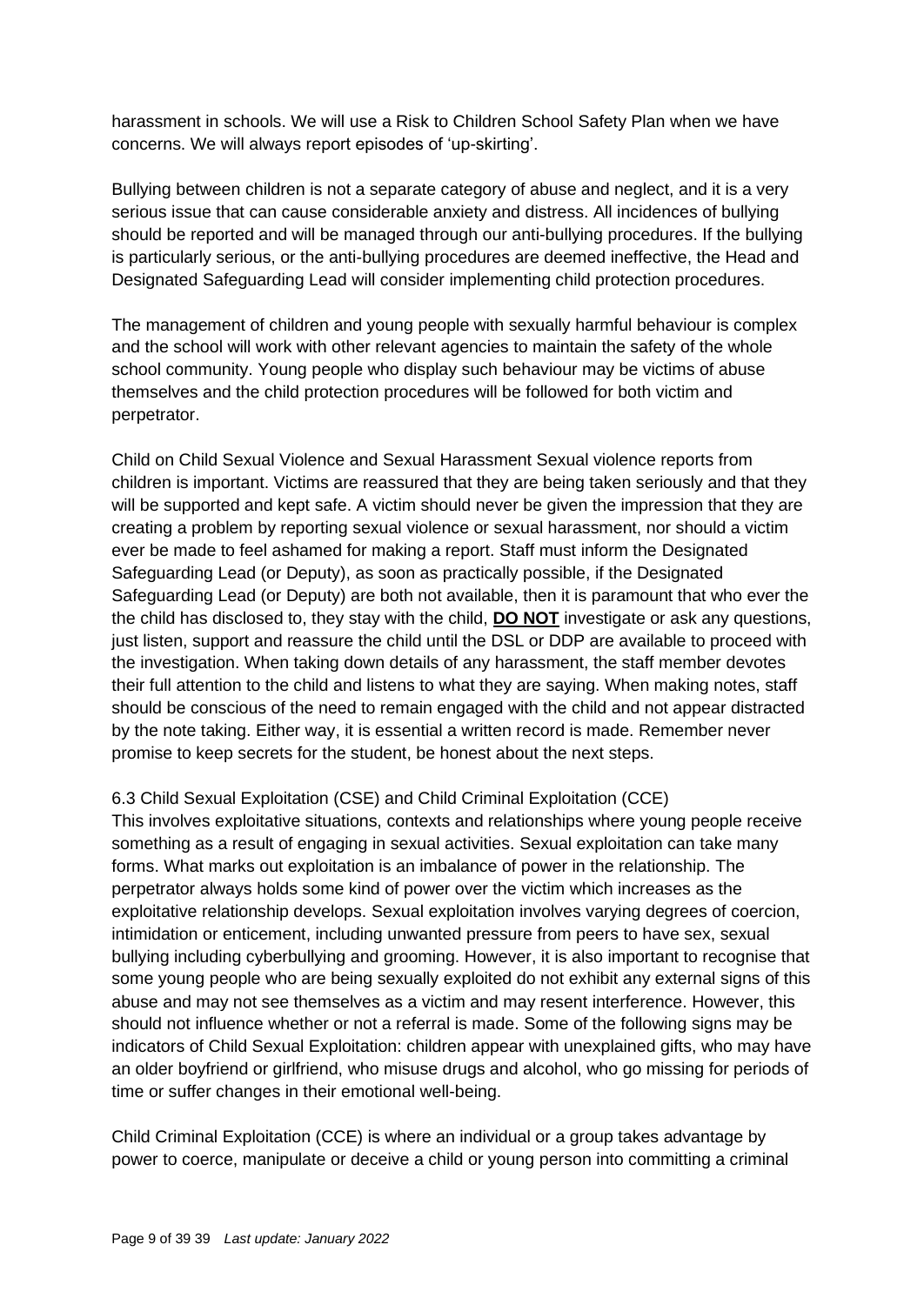act. Child Criminal Exploitation of children/young person can involve force/enticement based methods of compliance, which can involve threats of violence or actual violence and may include:

- Travelling outside of the area they live in on public transport, committing crimes on behalf or requested by others because friends/family are being threatened with violence to settle debts or fabricated debts.
- Being forced to commit crimes so they can be part of a gang.
- Being encouraged or manipulated to commit crimes by social media.
- Receiving food, money, status in return for storing weapons or drugs.
- Participating in 'cuckooing', a form of crime in which drug dealers take over the home of a vulnerable person in order to use it as a base for drug dealing.

Some of the following signs may be indicators of Child Criminal Exploitation:

- Wearing new clothes, having money, mobile phones etc. without a reasonable explanation;
- Gang association or isolation from friends, different friends/social network;
- Exclusion or periods of absence from school; going missing from home/care without explanations;
- Receiving lots of texts or calls

The abuse can be perpetrated by individuals or groups, males or females, and children or adults. The abuse can be a one-off occurrence or a series of incidents over time, and range from opportunistic to complex organised abuse. Victims can be exploited even when activity appears consensual and it should be noted exploitation as well as being physical can be facilitated and/or take place online.

#### 6.4 Female Genital Mutilation (FGM)

All staff need to be alert to the possibility of a girl being at risk of FGM, or already having suffered FGM. There is a range of potential indicators that a child or young person may be at risk of FGM, which individually may not indicate risk but if there are two or more indicators present this could signal a risk to the child or young person. It should be noted that girls at risk of FGM may not yet be aware of the practice or that it may be conducted on them, so sensitivity should always be shown when approaching the subject.

There is a statutory duty upon teachers to report to the police where they discover that FGM appears to have been carried out on a girl under 18. In addition to FGM, the African practice of "ironing" a girl's chest with a hot stone to delay breast formation is spreading. This is a practice whereby mothers, aunties or grandmothers use a hot stone to massage across the breast repeatedly in order to "break the tissue" and slow its growth. The perpetrators, usually mothers, consider it a traditional measure which protects girls from unwanted male attention, sexual harassment and rape. Medical experts and victims regard it as child abuse which could lead to physical and psychological scars, infections, inability to breastfeed, deformities and breast cancer.

#### 6.5 Mental Health

Mental health problems can, in some cases, be an indicator that a child has suffered or is at risk of suffering abuse, neglect or exploitation and school has an important role to play in supporting the mental health and well-being of our pupils.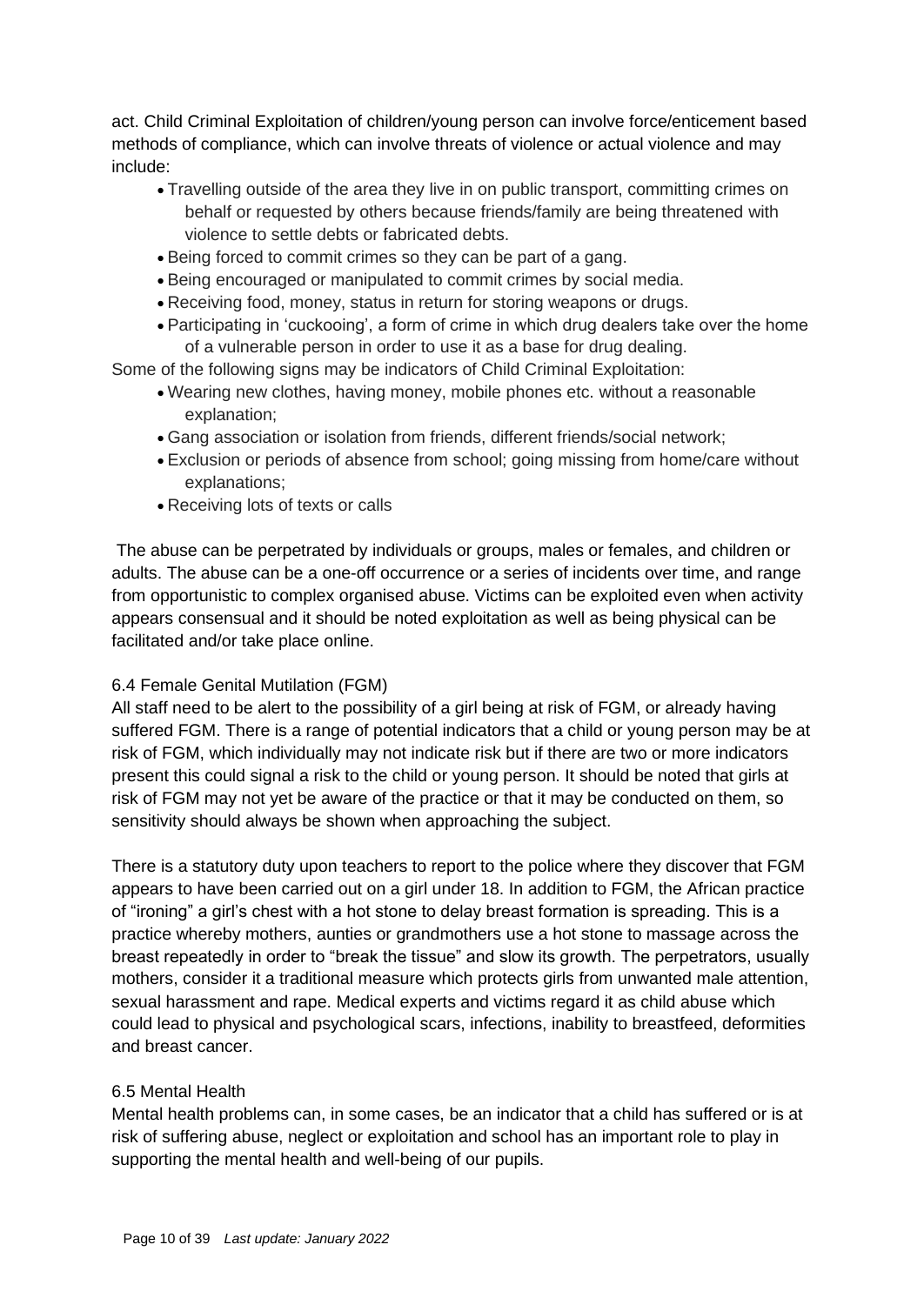Whilst only appropriately trained professionals should attempt to make a diagnosis of a mental health problem, staff are well placed to observe children day-to-day and identify those whose behaviour suggests that they may be experiencing a mental health problem or be at risk of developing one.

Where children have suffered abuse and neglect, or other potentially traumatic adverse childhood experiences, this can have a lasting impact throughout childhood, adolescence and into adulthood. It is key that staff are aware of how these children's experiences can impact on their mental health, behaviour and education.

If staff have a mental health concern about a child that is also a safeguarding concern, immediate action should be taken, following the Safeguarding policy and speaking to the Designated Safeguarding Lead or a Deputy.

#### 6.6 Radicalisation

Radicalisation refers to the process by which a person comes to support terrorism and forms of extremism. It is possible to prevent vulnerable people from being radicalised during this process. However, there is no single way of identifying those individuals who are vulnerable. Radicalisation can occur in many different ways including specific background factors or specific influences such as family and friends. Social media and the internet is also a major factor in the radicalisation of young people.

A Risk Assessment requires a general understanding of the risks affecting children and young people in the community and how to identify individual children who may be at risk of radicalisation.

The school ICT network will ensure that appropriate filtering is in place to block terrorist or extremist material. As with other safeguarding risks, staff should be alert to changes in behaviour which could indicate that children may be in need of support or protection. Staff should use their professional judgement and act proportionately, which may include making a referral to the DSL and DDP, who will then contact (if necessary) the Child Protection National Agency.

#### 6.7 Missing from Education

We recognise that full attendance at school is important to the well-being of all our pupils and enables them to access the opportunities made available to them at school. Attendance is monitored closely as patterns of absence are sometimes a cause for concern. If a child has not turned up to school, and no contact from the parent or guardian has been made, then contact must be made to confirm where the child is.

A child that has gone missing from education without any contact from the family or given reason, is a safeguarding concern/risk and can be in worst case scenario a potential indicator of abuse or neglect. The Designated Safeguarding Lead will monitor unauthorised absence, particularly where children go missing on repeated occasions. However it is also the responsibility of all staff to be vigilant and report this to the safeguarding team if concerned.

Where a pupil has 2 consecutive school days of unexplained absence and all reasonable steps have been taken by the school to establish their whereabouts see below ... Reasonable steps: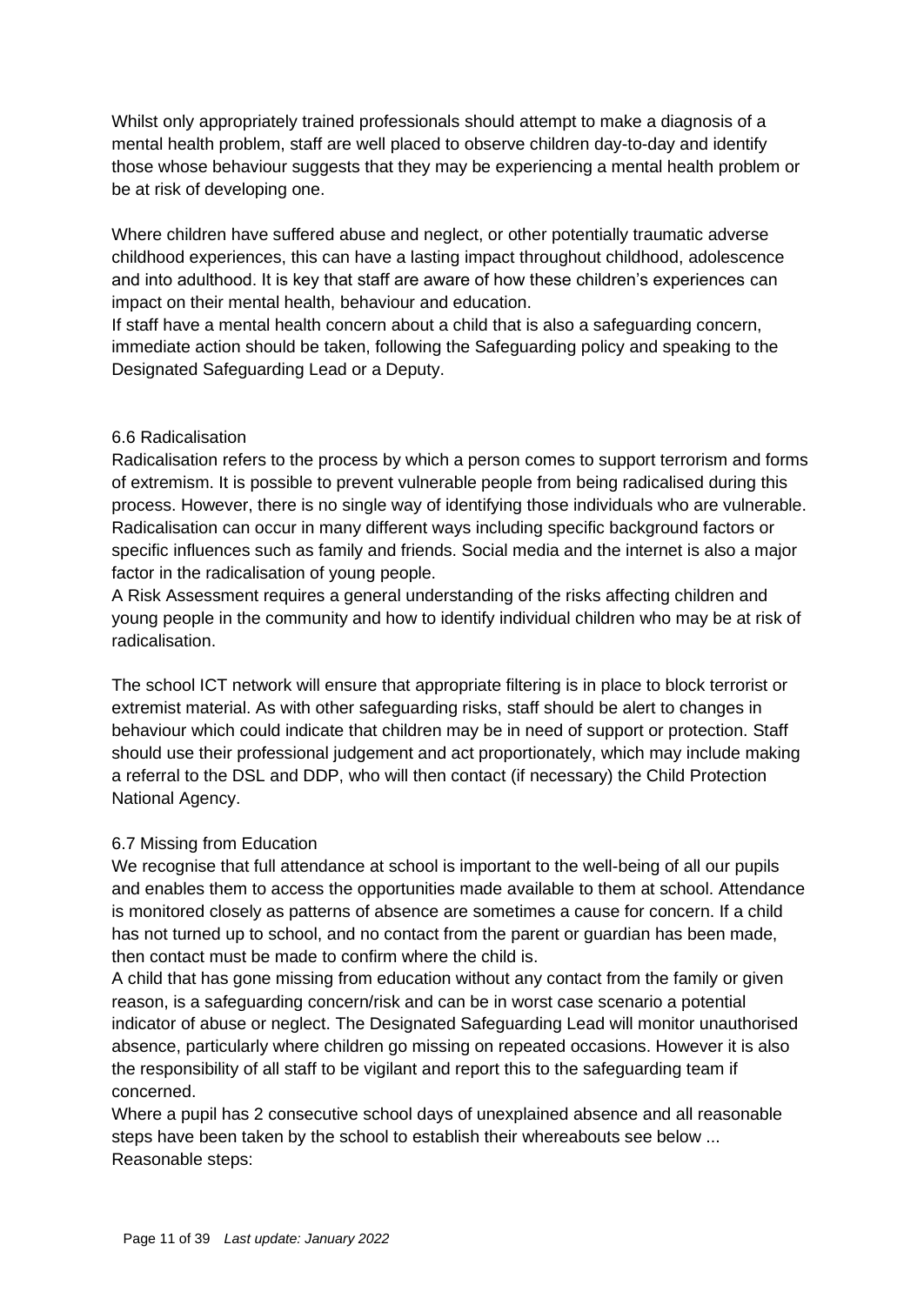- 1. Telephone calls to all known contacts, followed up with an email every time a call is made without making contact.
- 2. Letters home (including recorded delivery).
- 3. Contact with other schools where siblings may be registered.
- 4. Possible home visits, where safe to do so.
- 5. Enquiries to friends, neighbours etc. through school contacts.
- 6. Enquiries with any other Service known to be involved with the pupil/family, and contact your local authority contact for advice

### **All contacts and outcomes to be recorded on the pupils file in iSAMS**

If the school has no success from taking these reasonable steps, then school should make an immediate referral to your local authority contacts.

If a child has 10 absences (no reason being provided for missing school, and the child is healthy and not at risk) there will be a sanction. Every school has an internal regulation that is compliant with the national Regulamentul-cadru de organizare și funcționare a unităților de învățământ preuniversitar (ROFUIP)

#### 6.8 Illegal Drugs

When there is evidence or reasonable cause to believe that a young person is using illegal drugs appropriate action and support will be taken for the student. Any further enquiries and/or further action will be taken when the school receives reliable information about drug and alcohol abuse by a child's parents/carers (if relevant to the situation) and the school will seek advice with outside agencies.

### 6.9 Youth Produced Sexual Imagery (sexting)

The practice of children sharing images and videos via text message, email, social media or mobile messaging apps has become commonplace. However, this online technology has also given children the opportunity to produce and distribute sexual imagery in the form of photos and videos. Such imagery involving anyone under the age of 18 is illegal. Youth produced sexual imagery refers to both images and videos where:

- A person under the age of 18 creates and shares sexual imagery of themselves with a peer under the age of 18.
- A person under the age of 18 shares sexual imagery created by another person under the age of 18 with a peer under the age of 18 or an adult.
- A person under the age if 18 is in possession of sexual imagery created by another person under the age of 18.

All incidents of this nature should be treated as a safeguarding concern.

There have been cases where sexual imagery of people under 18 has been shared by adults and where sexual imagery of a person of any age has been shared by an adult to a child is child sexual abuse and should be responded to accordingly. If a member of staff becomes aware of an incident involving youth produced sexual imagery they should follow the child protection procedures and refer to the DSL as soon as possible. The member of staff should confiscate the device involved and set it to flight mode or, if this is not possible, turn it off. Staff should not view, copy or print the youth produced sexual imagery. The DSL should hold an initial review meeting with appropriate school staff and subsequent interviews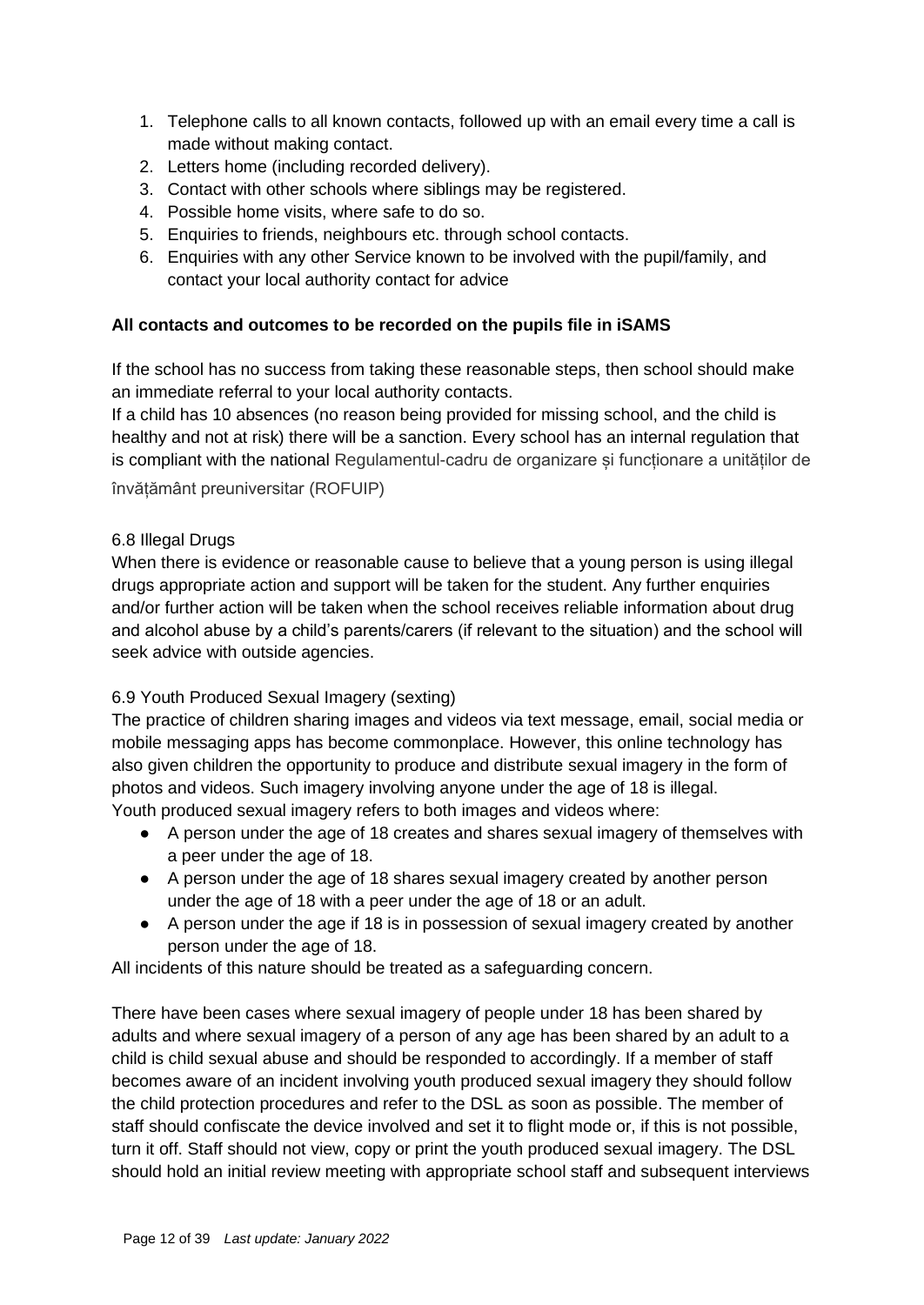with the children involved (if appropriate). Parents should be informed at an early stage and involved in the process unless there is reason to believe that involving parents would put the child at risk of harm. At any point in the process if there is concern a young person has been harmed or is at risk of harm a referral should be made to the Child Protection National Agency and/or the Police as appropriate.

Immediate referral at the initial review stage should be made to Child Protection National Agency/Police if:

- The incident involves an adult.
- There is good reason to believe that a young person has been coerced, blackmailed or groomed or if there are concerns about their capacity to consent (for example, owing to special education needs).
- What you know about the imagery suggests the content depicts sexual acts which are unusual for the child's development stage or are violent.
- The imagery involves sexual acts.
- The imagery involves anyone aged 12 or under.
- There is reason to believe a child is at immediate risk of harm owing to the sharing of the imagery, for example the child is presenting as suicidal or self-harming.

If none of the above apply then the DSL will use their professional judgement to assess the risk to pupils involved and may decide, with input from the Head of School, to respond to the incident without escalation to Children's Social Care or the police.

In applying judgement the DSL will consider if:

- There is a significant age difference between the sender/receiver
- There is any coercion or encouragement beyond the sender/receiver
- The imagery was shared and received with the knowledge of the child in the imagery
- The child is more vulnerable than usual i.e. at risk
- There is a significant impact on the children involved
- The image is of a severe or extreme nature
- The child involved understands consent
- The situation is isolated or if the image has been more widely distributed
- There are other circumstances relating to either the sender or recipient that may add cause for concern i.e. difficult home circumstances
- The children have been involved in incidents relating to youth produced imagery before.

If any of these circumstances are present the situation will be escalated according to our child protection procedures, including reporting to the police or Child Protection National Agency. Otherwise, the situation will be managed within the school.

The DSL will record all incidents of youth produced sexual imagery, including both the actions taken, actions not taken, reasons for doing so and the resolution in line with safeguarding recording procedures. Youth refers to anyone under the age of 18.

### 6.10 Online Safety

Students are increasingly using electronic equipment on a daily basis to access the internet and share content and images via social media sites such as Facebook, Twitter, Instagram and Snapchat. Unfortunately, some adults and other children use these technologies to harm children. The harm might range from sending hurtful or abusive texts or emails, to grooming and enticing children to engage in sexual behaviour such as webcam photography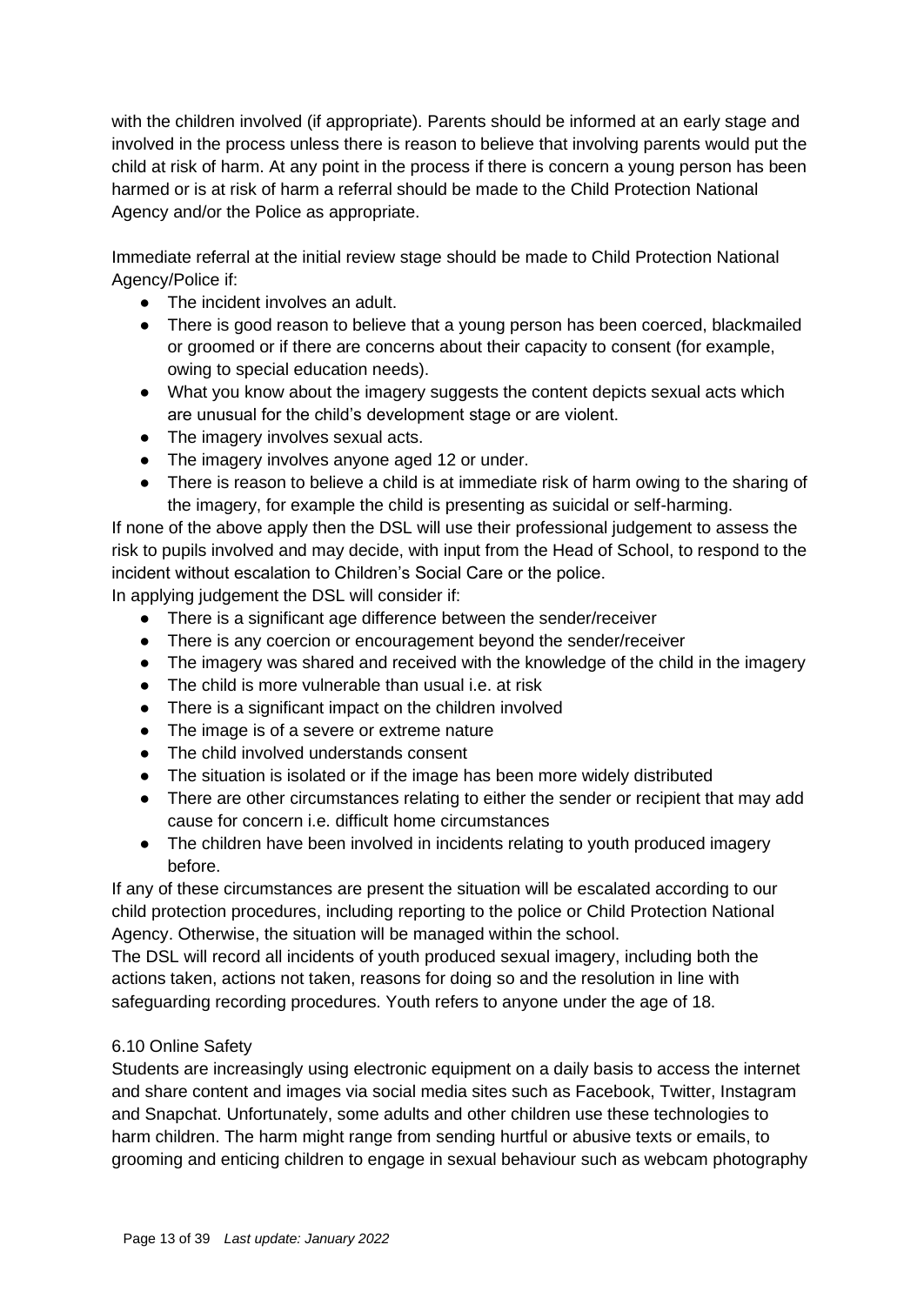or face to face meetings. Pupils may also be distressed or harmed by accessing inappropriate material such as pornographic websites or those which promote extremist behaviour, criminal activity, suicide or eating disorders. The School has an online safety policy which explains how we try to keep pupils safe online in school and at home and how we respond to online safety incidents. Pupils are taught about online safety throughout the curriculum and all staff receive online safety training which is regularly updated. The school online safety coordinator is listed at the beginning of this document.

#### 6.11 Forced Marriage

A forced marriage is a marriage in which one or both people do not (or in cases of people with learning disabilities cannot) consent to the marriage but are coerced into it. Coercion may include physical, psychological, financial, sexual and emotional pressure. It may also involve physical or sexual violence and abuse. Forced marriage is an appalling and indefensible practice and is recognised in the UK and EU as a form of violence against women and men, domestic/child abuse and a serious abuse of human rights. Since June 2014 forcing someone to marry has become a criminal offence in England and Wales under the Anti-Social Behaviour, Crime and Policing Act 2014. A forced marriage is not the same as an arranged marriage which is common in several cultures. The families of both spouses take a leading role in arranging the marriage but the choice of whether or not to accept the arrangement remains with the prospective spouses. School staff should never attempt to intervene directly as a school or through a third party.

### 6.12 Honour Based Abuse (HBA)

This can be described as a collection of practices, which are used to control behaviour within families or other social groups to protect perceived cultural and religious beliefs and/or honour. Such abuse, including violence, can occur when perpetrators perceive that a relative has shamed the family and/or community by breaking their honour code. Honour based abuse might be committed against people who; become involved with a

boyfriend or girlfriend from a different culture or religion

- Want to get out of an arranged marriage
- Want to get out of a forced marriage
- Wear clothes or take part in activities that might not be considered traditional within a particular culture.

It is a violation of human rights and may be a form of domestic and/or sexual abuse. There is no, and cannot be, honour or justification for abusing the human rights of others.

### 6.13 Private Fostering Arrangements

A private fostering arrangement occurs when someone other than a parent or close relative cares for a child for a period of 28 days or more, with the agreement of the child's parents. It applies to children under the age of 16 or 18 if the child is disabled. Children looked after by the local authority or who are placed in residential schools, children's homes or hospitals are not considered to be privately fostered. Private fostering occurs in all cultures, including British culture and children may be privately fostered at any age. The school recognises that most privately fostered children remain safe and well but are aware that safeguarding concerns have been raised in some cases. Therefore, all staff are alert to possible safeguarding issues, including the possibility that the child has been trafficked into the country. By law, a parent, private foster carer or other persons involved in making a private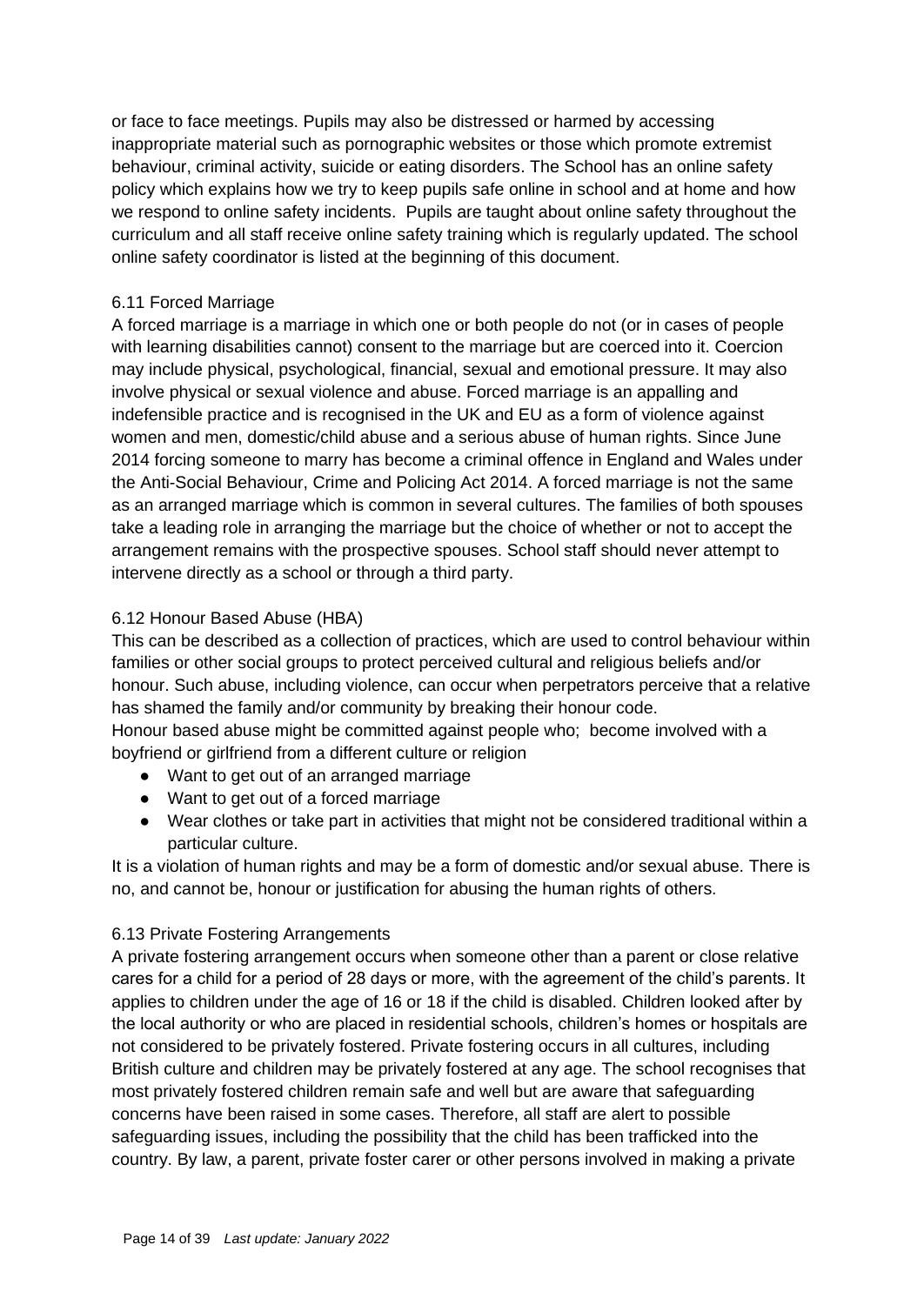fostering arrangement must notify children's services as soon as possible. However, when a member of staff becomes aware that a pupil may be in a private fostering arrangement they will raise this with the DSL and the DSL will notify their local authority of the circumstances.

#### 6.14 Children with family members in prison

Children with a parent or family member in prison are at risk of poverty, stigma and bullying, isolation and poor mental health. Performance at school may drop and they may have to take on extra responsibilities at home, including becoming young carers in some situations. The school is aware of which children have a parent or family member in prison, maintaining confidentiality where necessary.

#### 6.15 Gangs, Organised Crime

A gang is typically a noticeable group of individuals that spends time in public and engages in criminal activity and violence. This includes recruiting young people to transport and sell Class A drugs from urban areas to coastal towns. Young people are also used to transport and hide weapons. The group may also be territorial or in conflict with other gangs. Young people involved in gangs have an increased risk of experiencing violence and other types of abuse. Gang crime and serious youth violence is also often synonymous with knife crime and child criminal exploitation. Teachers have the power to search pupils without consent for 'prohibited items' such as knives and weapons, alcohol, illegal drugs, tobacco, and any item that staff reasonably suspect has been, or is likely to be, used to commit an offence, cause personal injury or damage to property. Anyone worried about a student involved in, or at risk from, gangs needs to contact the local authority.

#### 6.16 Up Skirting

This is now a criminal offence. This typically involves taking a picture under a person's clothing without them knowing, with the intention of viewing their genitals or buttocks to obtain sexual gratification, or cause the victim humiliation, distress or alarm.

#### 6.17 Serious Violence

Signs of serious violence may include increased absence from school, a change in friendships or relationships with older individuals or groups, a significant decline in performance, signs of self-harm or a significant change in wellbeing, or signs of assault or unexplained injuries. Unexplained gifts or new possessions could also indicate that children have been approached by, or are involved with, individuals associated with criminal networks or gangs.

#### 6.18 Children and the Court System

Children are sometimes required to give evidence in criminal courts, either for crimes committed against them or for crimes they have witnessed. Making child arrangements via the family courts following separation can be stressful and entrench conflict in families. This can be stressful for children.

#### 6.19 Opportunities to teach safeguarding

Royal School will ensure that children are taught about safeguarding, including online safety, and every student and parent will sign a network agreement form please see in Appendix 1 at the end of this policy. This will be considered as part of providing a broad and balanced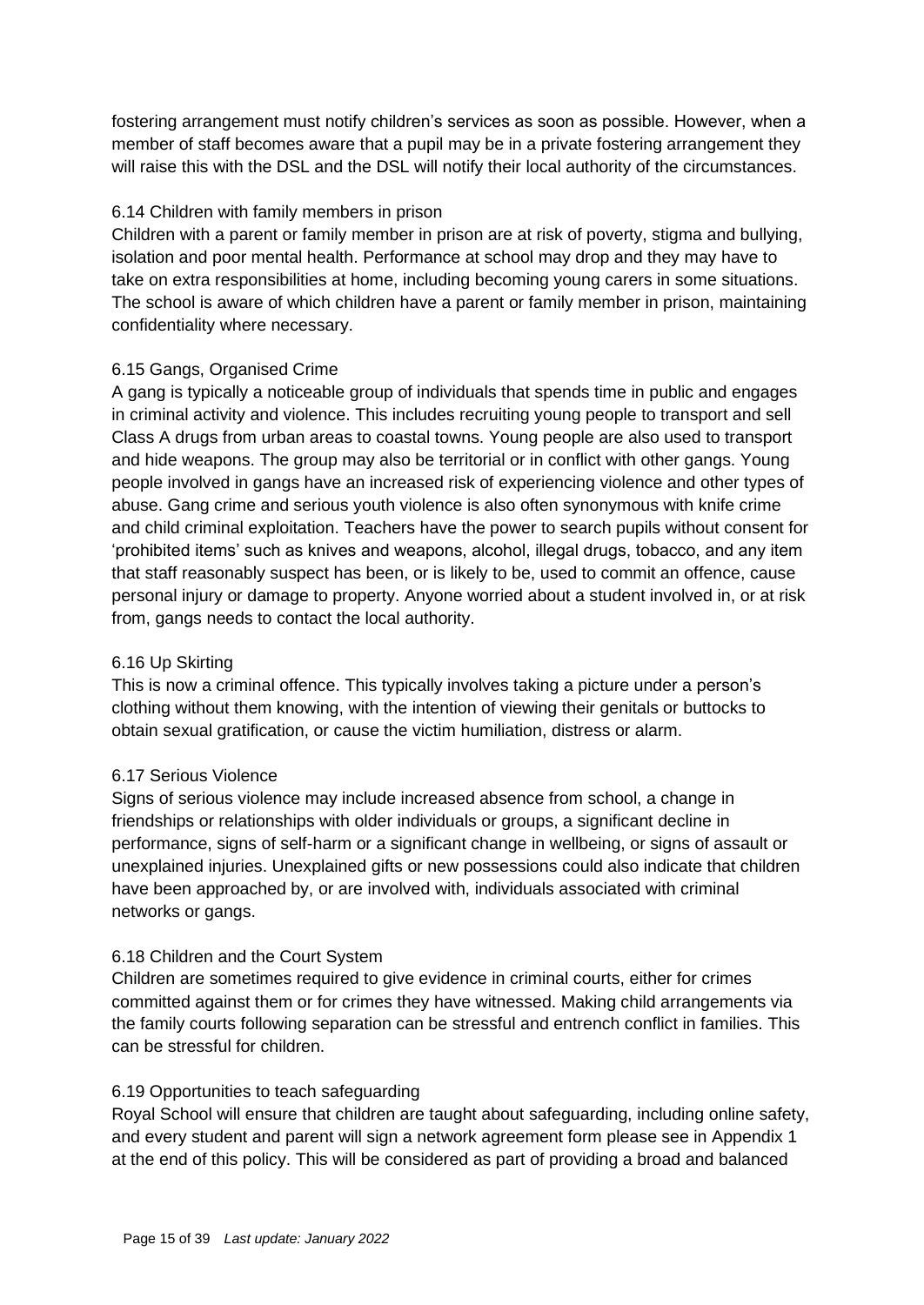curriculum. This will include covering relevant issues for school through our Personal, Social Health Education (PSHE) lessons with their form tutor. We also have wellbeing posters to encourage conversation around mental health, wellbeing and staying safe.

## **7 Safeguarding and Child Protection Procedures**

7.1 Indicators of abuse and what you might see

Physical signs define some types of abuse, for example, bruising, bleeding or broken bones. The identification of physical signs is complicated, as children may go to great lengths to hide injuries, often because they are ashamed or embarrassed, or their abuser has threatened further violence or trauma. It is also quite difficult for anyone without medical training to categorise injuries into accidental or deliberate with any degree of certainty. For these reasons it is vital that staff are also aware of the range of behavioural indicators of abuse and report any concerns to the Designated Safeguarding Lead.

Remember, it is your responsibility to report your concerns. It is not your responsibility to investigate or decide whether a child has been abused.

A child who is being abused and/or neglected may;

- have bruises,
- bleeding,
- burns,
- fractures or other injuries,
- show signs of pain or discomfort.
- keep arms and legs covered, even in warm weather,
- be concerned about changing for PE or swimming,
- look unkempt and uncared for,
- change their eating habits,
- have difficulty in making or sustaining friendships,
- appear fearful,
- be reckless with regard to their own or other's safety,
- self-harm,
- frequently miss school or arrive late,
- show signs of not wanting to go home,
- display a change in behaviour from quiet to aggressive, or happy-go-lucky to withdrawn,
- challenge authority,
- become disinterested in their school work,
- be constantly tired or preoccupied,
- be wary of physical contact,
- be involved in, or particularly knowledgeable about drugs or alcohol, and/or
- display sexual knowledge or behaviour beyond that normally expected for their age.

Children with special educational needs (SEN) and disabilities can face additional safeguarding challenges.

Additional barriers can exist when recognising abuse and neglect in this group of children. These can include:

● Assumptions that indicators of possible abuse such as behaviour, mood and injury relate to the child's disability without further exploration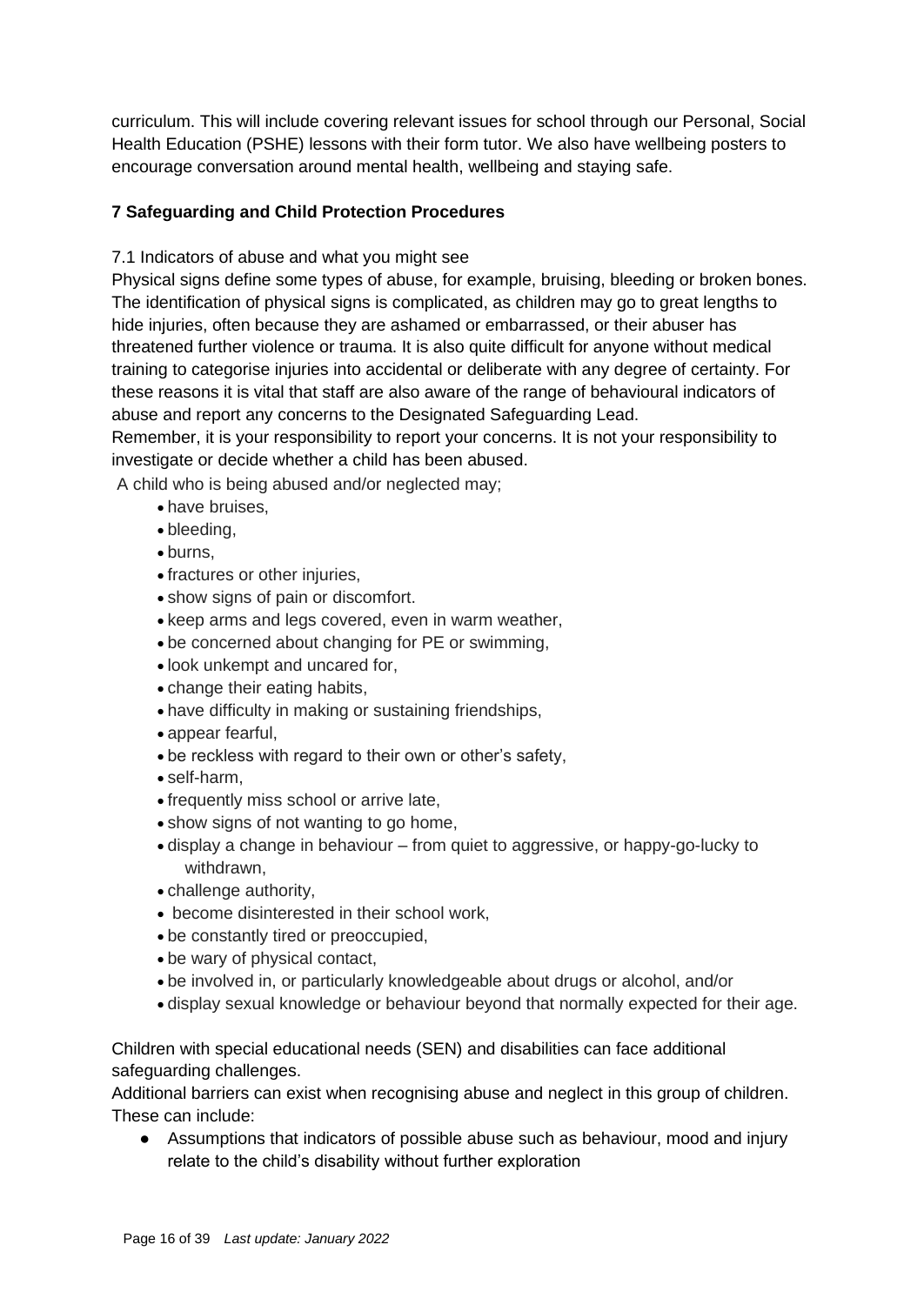- Being more prone to peer group isolation than other children
- The potential for children with SEN and disabilities being disproportionately impacted by behaviours such as bullying, without outwardly showing any signs
- Communication barriers and difficulties in overcoming these barriers.

Individual indicators rarely provide conclusive evidence of abuse, especially if it is or seems like an isolated incident. They should be viewed as part of a jigsaw, and each small piece of information will help the Designated Safeguarding Lead to decide how to proceed. It is very important that you report your concerns.

Safeguarding incidents and/or behaviours can be associated with factors outside the school and/or can occur between children outside of this environment. All staff, but especially the Designated Safeguarding Lead (and Deputy) will consider whether children are at risk of abuse or exploitation in situations outside their families. Outside the immediate family harms take a variety of different forms and children can be vulnerable to multiple harms including (but not limited to) sexual exploitation, criminal exploitation, and serious youth violence. 7.2 Taking action

Key points to remember for taking action are:

- In an emergency take the action necessary to help the child, for example, get a hold and report your concern to the Designated Safeguarding Lead as quickly as possible and if they are not available ensure the information is shared on iSAMS (NOT in email) in the school that day. If the child is in serious risk even in school, then you must stay with the child until the DSL or DDP can arrive and take over.
- If it is a medical emergency then call 112 and also get a hold of your DSL or DDP.
- The DSL or DDP will then ensure action is taken to report the concern. DO NOT start your own investigation, share information only on iSAMS or to the DSL or DDP only
- Do not discuss the issue with colleagues, friends or family, complete a record of concern and seek support for yourself if you are distressed.

### 7.3 If you suspect a child is at risk of harm

There will be occasions when you suspect that a child may be at serious risk, but you have no concrete evidence. The child's behaviour may have changed, their artwork could be bizarre or you may have noticed other physical but inconclusive signs. In these circumstances, you should try to give the child the opportunity to talk. The signs you have noticed may be due to a variety of factors and it is fine to ask the child if they are alright or if you can help in any way. Use open questions for example "You don't seem yourself today is everything alright", "I have not caught up with you in a while, how have you been" or "How is your day going so far".

Ensure these concerns are reported to the Designated Safeguarding Lead. If the child does begin to reveal that they are being harmed you should follow the advice in the section (7.4) 'If a child discloses to you'. If, following your conversation, you remain concerned, you should address your concerns with the Designated Safeguarding Lead using iSAMS. The UK Department for Education has produced advice titled "What to do if you are worried a child is being abused Advice for practitioners March 2015" to help practitioners identify child abuse and neglect and take appropriate action in response, this is in the safeguarding file which there is a copy in every Teaching Room.

#### 7.4 If a child discloses information to you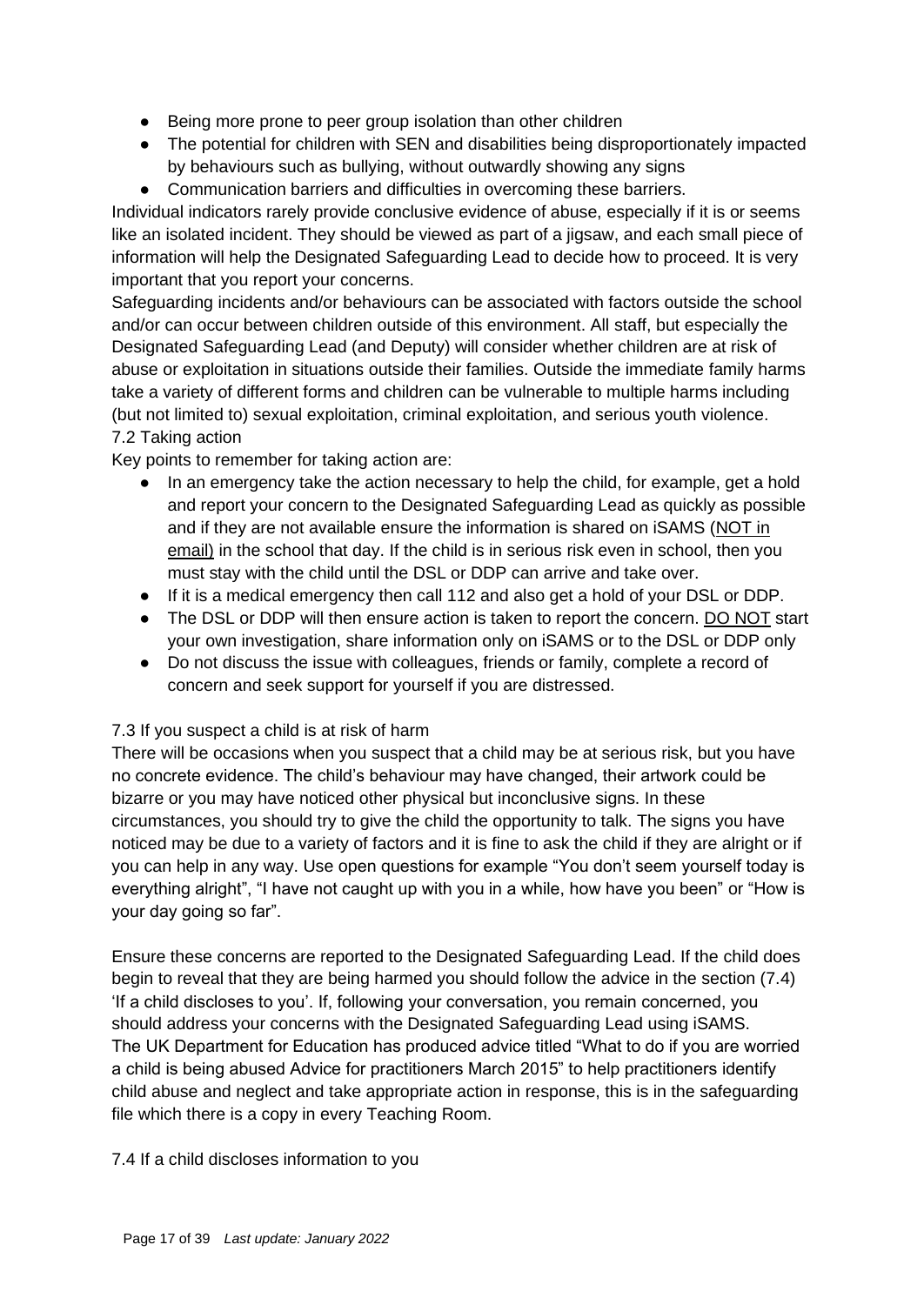It takes a lot of courage for a child to disclose that they are being neglected or abused. They may feel ashamed, particularly if the abuse is sexual, their abuser may have threatened what will happen if they tell, they may have lost all trust in adults, or they may believe, or have been told, that the abuse is their own fault.

If a child talks to you about any risks to their safety or wellbeing you will need to let them know that you must pass the information on, you are not allowed to keep secrets. The point at which you do this is a matter for professional judgement.

During your conversation with the child allow them to speak freely. Remain calm and do not over react as the child may stop talking if they feel they are upsetting you. Give reassuring nods or words of comfort and do not be afraid of silences, remembering how hard this must be for the child. Do not automatically offer any physical touch as comfort. It may be anything but comforting to a child who has been abused.

Under no circumstances ask leading or investigative questions - such as how many times this has happened, whether it happens to siblings too, or what the child's mother thinks about all this.

Tell the child what will happen next. The child may agree to go with you to see the Designated Safeguarding Lead. Otherwise let them know that someone will come to see them before the end of the day. Never promise to keep a secret for the child. Report on iSAMS to Designated Safeguarding Lead and Deputy Designated Persons and write up your conversation as soon as possible on the record of concern form (in Appendix 2 at the end of this policy) if the child has disclosed what has happened to them and attach it to the iSAMS report. Ensure you seek support if you feel distressed from the disclosure.

#### 7.5 Notifying parents

The school will normally seek to discuss any concerns about a child with their parents. This must be handled sensitively and the Designated Safeguarding Lead will make contact with the parent in the event of a concern, suspicion or disclosure. However, if the school believes that notifying parents could increase the risk to the child or exacerbate the problem, advice will first be sought from outside agencies

#### 7.6 The Referral Process To Outside Agencies

This diagram illustrates what action should be taken and who should take it where there are concerns about a child. If, at any point, there is a risk of immediate serious harm to a child a referral should be made to The Child Protection Agency immediately.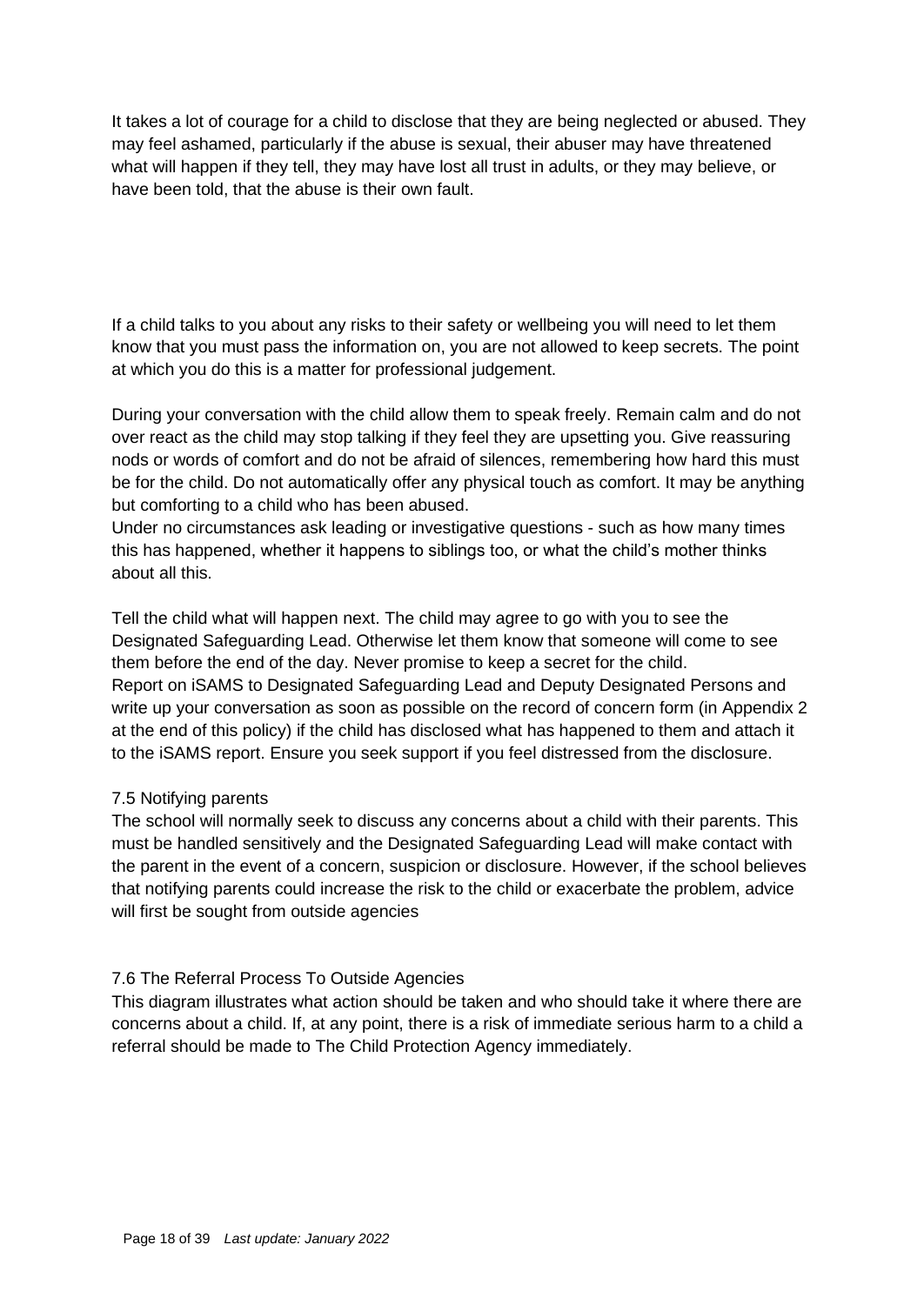

- 1. In cases which also involve a concern or an allegation of abuse against a staff member, see section 4.10 for guidance.
- 2. Early help means providing support as soon as a problem emerges at any point in a child's life. Where a child would benefit from coordinated early help, an early help inter-agency assessment should be arranged.
- 3. Referrals should follow the process set out in this policy and in line with regional and national guidelines in our host country.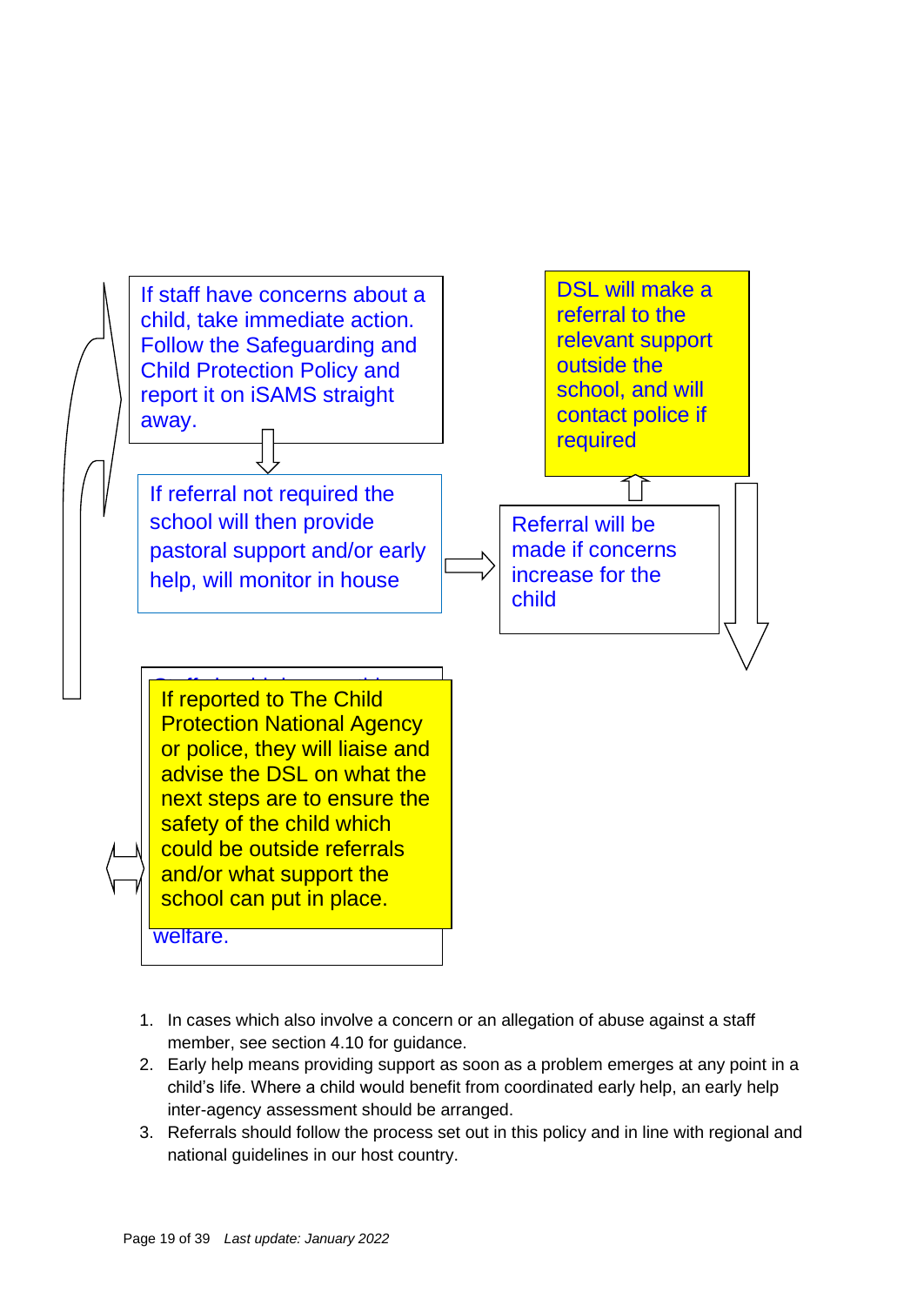### **8 Supporting Children**

8.1 At Royal School we understand that by providing early help is more effective in promoting the welfare of children from the beginning of their enrollment, rather than reacting later. Early help means providing support as soon as a problem emerges at any point in a child's life, and we are particularly alert to the potential need for early intervention if:

- Child has a specific additional or educational need, or a specific disability (whether or not they have a statutory Education, Health and Care Plan).
- Child is accompanied or requires the presence of a youth carer/paraprofessional (extra support) hired by families.
- Child is showing signs of being drawn into antisocial or criminal behaviour, including gang involvement and association with organised crime groups.
- Child is frequently missing/goes missing from care or from home and is at risk of modern slavery, trafficking or exploitation.
- Child is at risk of being radicalised or exploited.
- Child is in a family circumstance presenting challenges for the child, such as drug and alcohol misuse, adult mental health issues and domestic abuse.
- Child is misusing drugs or alcohol themselves.

8.2 When a child requires support in more than one area (e.g. education, health, housing, police), the school will complete and fill in observation forms, meet parents and start discussing concerns. Furthermore, complete all needed records on iSAMS. Early Help Assessment (EHA) and identify what help the child/ family requires, to prevent their needs escalating to a point where intervention via a statutory assessment under the Children Act 1989 is needed.

8.3 We recognise that a child who is abused, who witnesses violence or who lives in a violent environment may feel helpless and humiliated, may blame themselves, and find it difficult to develop and maintain a sense of self-worth. We recognise that the school may provide the only stability in the lives of children who have been abused or who are at risk of harm.

8.4 Our school will support all children by:

- Encouraging the development of self-esteem and resilience in every aspect of school life, including through the curriculum
- Promoting a caring, safe and positive environment within the school
- Ensure that all children know there is an adult in the school who they can approach if they are worried or in difficulty
- Include regular consultation with children e.g. through safety questionnaires, participation in anti-bullying week, asking children to report whether they have had happy/sad lunchtimes/playtimes, get the children involved in their own wellbeing posters in their classes.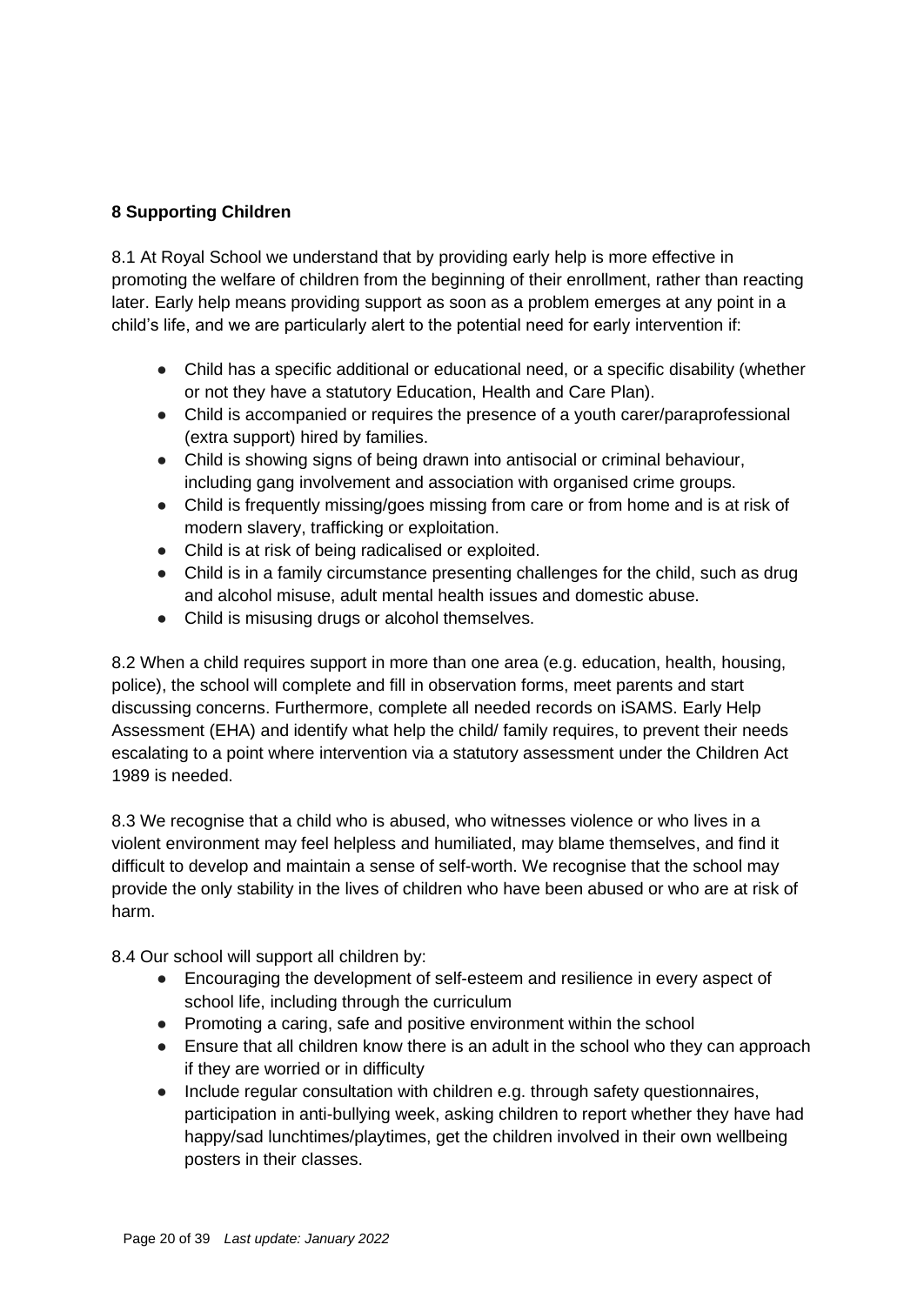- Liaising and working together with all other support services and those agencies involved in the safeguarding of children
- Notifying local authority as soon as there is a significant concern
- Ensuring that a named teacher is designated for Looked After Children (LAC) and that an up to date list of children is regularly reviewed and updated
- Providing continuing support to a child (about whom there have been concerns) who if they leave the school and go to another we ensure that such concerns and school medical records are forwarded under confidential cover to the Head at the pupil's new school as a matter of urgency.
- Listening to a child's wishes and feelings.

### 8.5 Children in Early Years

Children in Early Years are encouraged to understand how to keep themselves safe and this will be developed throughout their time in Royal School in age appropriate ways under the guidance of the teacher and DSL.

### 8.6 Children potentially at greater risk of harm

Children who need outside support, e,g. social worker or a Child in Need and Child Protection Plans, may need this support due to safeguarding or welfare needs. Children may need this help due to abuse, neglect and complex family circumstances. A child's experiences of adversity and trauma can leave them vulnerable to further harm, as well as educationally disadvantaged in facing barriers to attendance, learning, behaviour and mental health. Local authorities should share the fact a child has a social worker, and the Designated Safeguarding Lead should hold and use this information so that decisions can be made in the best interests of the child's safety, welfare and educational outcomes. This should be considered as a matter of routine and all files like this should be kept locked away in the DSL office, and only the DSL and DDP should have access to these if needed to be accessed. There is a hierarchy and levels in which to share this information under existing duties on both local authorities and schools and colleges to safeguard and promote the welfare of children. Where children need support, either outside/inside the school, this should inform decisions about safeguarding (for example, responding to unauthorised absence or missing education where there are known safeguarding risks) and about promoting welfare (for example, considering the provision of pastoral and/or academic support, alongside action by statutory services).

### **9 Supporting Staff**

We understand that staff who have had a disclosure to them from a student who has suffered any form of abuse, harm, neglect or suffering from mental health, or a staff member suspects any indications of abuse, harm, neglect or mental health, that they may and can find the situation stressful and upsetting. We will support each and every staff member by making sure that the DSL or DDP checks in on them as soon as possible in the case of a serious disclosure (after it has been managed and the child is safe). On top of this all staff members can come and speak to the safeguarding team, their line manager and staff wellbeing representatives about the effect this has had on them. We highly encourage (while not speaking about the nature of the disclosure or the child involved unless it is to the DSL or DDP) for the staff members to talk about their experience and how it may have affected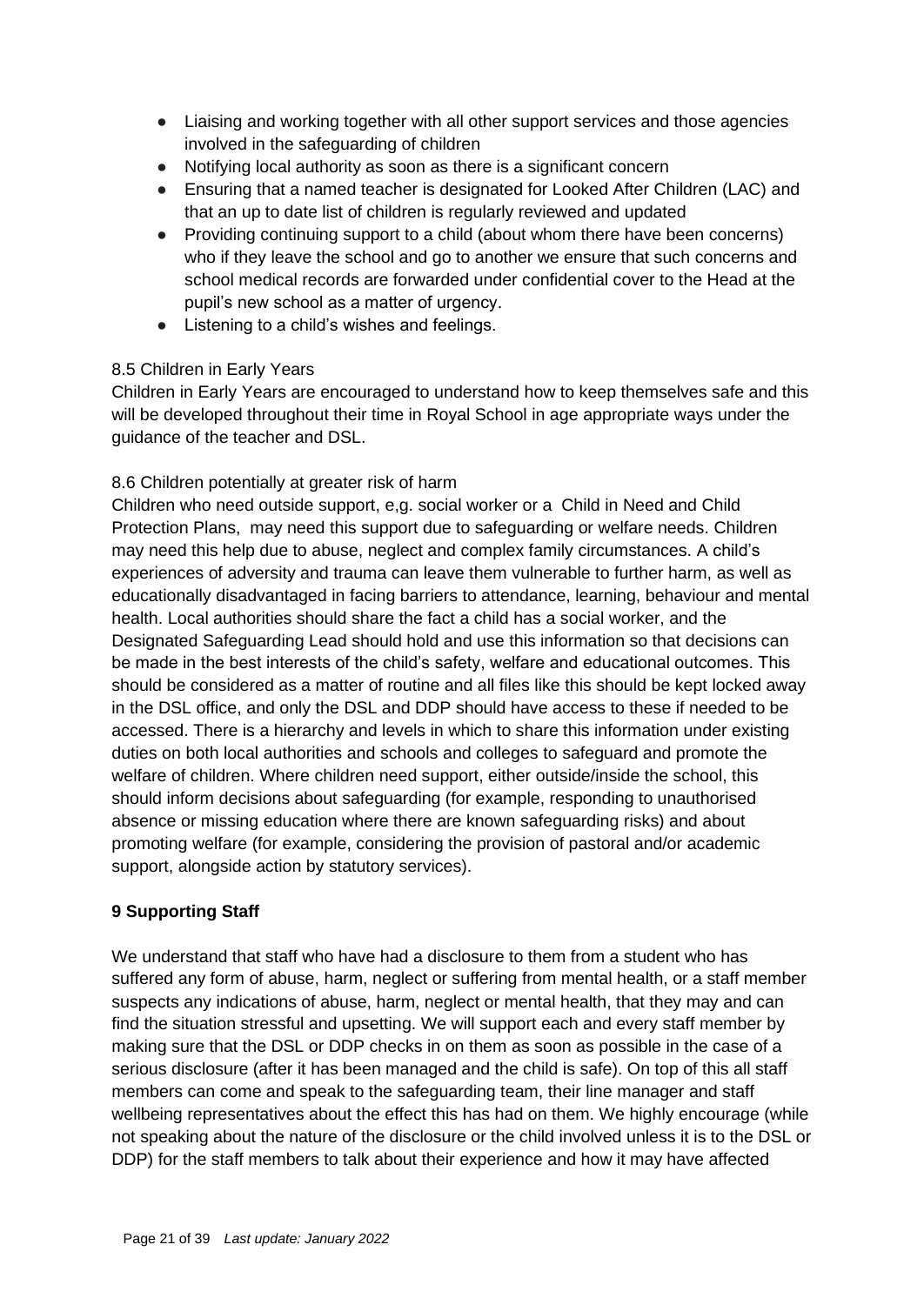them, to help build a supportive network within the school. Staff members must not share any information of the disclosure or student with any staff who are not in the safeguarding team to assure confidentiality and safety for the student.

## **10 If you have concerns about a colleague (including admin, supply staff and volunteers)**

Staff who are concerned about the conduct of a colleague (including all of the administration team, supply staff and volunteers) towards a child are without doubt placed in a very difficult situation. They may worry that they have misunderstood the situation and they will wonder whether a report could jeopardise their colleague's career or it is not their place to report it. All staff must remember that the welfare of the child is paramount. All concerns of poor practice or concerns linked to the child's welfare brought about by the behaviour of colleagues should be reported to the Head through iSAMs. Complaints about a Head should be reported to the Chair of Governors and/or Safeguarding Governor. It is vital that we follow this, as this will help to promote and create a school that is and feels safe.

### **11 If you have concerns about the safeguarding practices within the school or have a complaint**

11.1 Staff should feel able to raise concerns about poor or unsafe practice and potential failures in the school's safeguarding procedure. Appropriate whistleblowing procedures are in place to raise such a concern with the school's management team. Please refer to the Whistleblowing Policy for full details, or refer to section 4.10 in this policy to follow correct protocol.

11.2 Our complaints procedure needs to be followed in the instance where a child or parent raises a concern about the way the procedure of safeguarding has been applied to them/her child. Complaints from staff are dealt with under the school's grievance procedures, please follow the organigramme (see 7.6) to see the structure of your first point of contact. In the event of the next point of contact is whom the complaint is about, then proceed to the next point of contact.

### **12 Allegations against staff (including admin, supply staff and volunteers)**

12.1 All staff (including admin, supply staff and volunteers) should take care not to place themselves in a vulnerable position with a child. It is always advisable for interviews or work with individual children or parents to be conducted in view of more than one adult as a minimum.

12.2 We understand that a pupil or parent may make an allegation against a member of staff. If such an allegation is made, the member of staff receiving the allegation or the staff member who has heard the allegation, will immediately inform the Head or the most senior teacher if the Head is not available.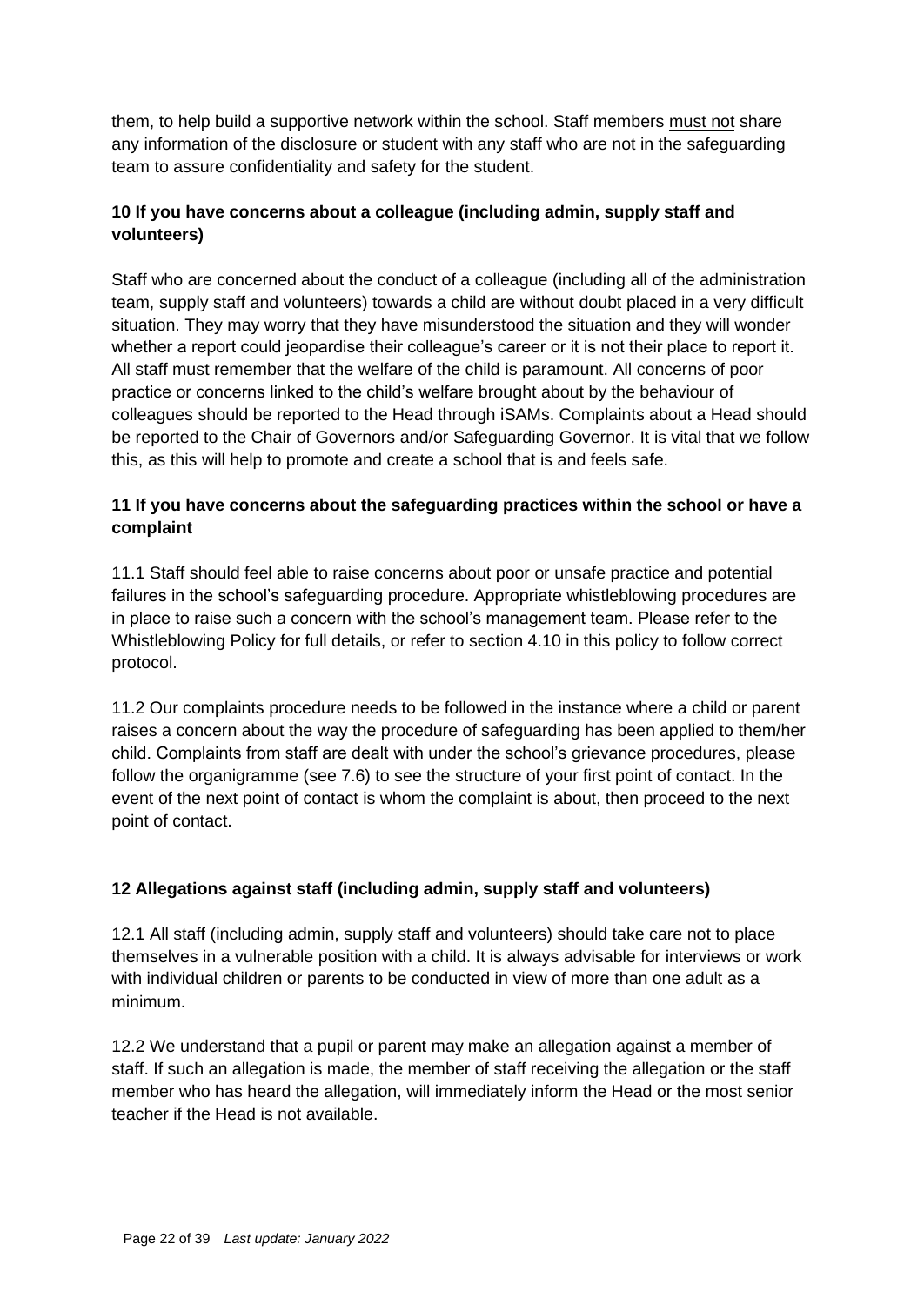12.3 If the allegation concerns the Head it should be reported to the Chair of Governors and/or Safeguarding Governor. In these instances, any reference to the Head in this section should be read as referring to the Chair of Governors in the first instance.

12.4 If the allegation meets any of the following criteria it should be reported by the Head to the relevant outside agencies (see section 4.10) as soon as possible on that day.

- Staff have behaved in a way that has harmed a child, or may have harmed a child.
- Staff have possibly committed a criminal offence against or related to a child.
- Staff behaviour towards a child or children in a way that indicates he/she may pose a risk of harm to children.
- Staff have behaved towards a child or children in a way that indicates he/she is unsuitable to work with children.

12.5 Any member of staff who believes with reasonable cause that allegations about staff are not being referred to the Head of School and/or Governors, or handled appropriately may refer the matter directly to the local authorities.

12.6 For allegations against Early Years staff, Early Years volunteers or anyone who resides at the premises, the same protocol is to happen as outlined in section 4.10.

12.7 Under no circumstances will we send a child home, pending such an investigation, unless this advice is given exceptionally, as a result of a consultation with the Child Protection National Agency.

12.8 Suspension of the member of staff, excluding the Head, against whom an allegation has been made, needs careful consideration, and the Head will consult in making this decision with the Safeguarding Governor and Chair of Governors. In the event of an allegation against the Head, the decision to suspend will be made by the Chair of Governors with advice from the HR Advisor.

12.9 If an allegation is made directly to the police, they will coordinate with the Head of School. They will discuss with the Head and, where necessary, obtain further details of the allegation. The Head should not investigate the allegation at this stage unless instructed to do so by the police. The discussion should also consider whether there is evidence/information that establishes that the allegation is false or unfounded.

12.10 If the allegation is not definitively false and there is cause to suspect that a child is suffering or is likely to suffer significant harm, this will need to be reported to the Head of School, who will converse with the Governors on next steps.

12.11 If there is no suspicion or evidence that significant harm is an issue, but a criminal offence might have been committed, the Head will again converse with the Governors and contact the police and convene a similar discussion to decide whether a police investigation is needed. That discussion will also involve the Child Protection National Agency.

12.12 After this initial consideration, if it is decided that the allegation does not involve any criminal offence, it will be for the school to deal with. In such cases, the Head will decide if a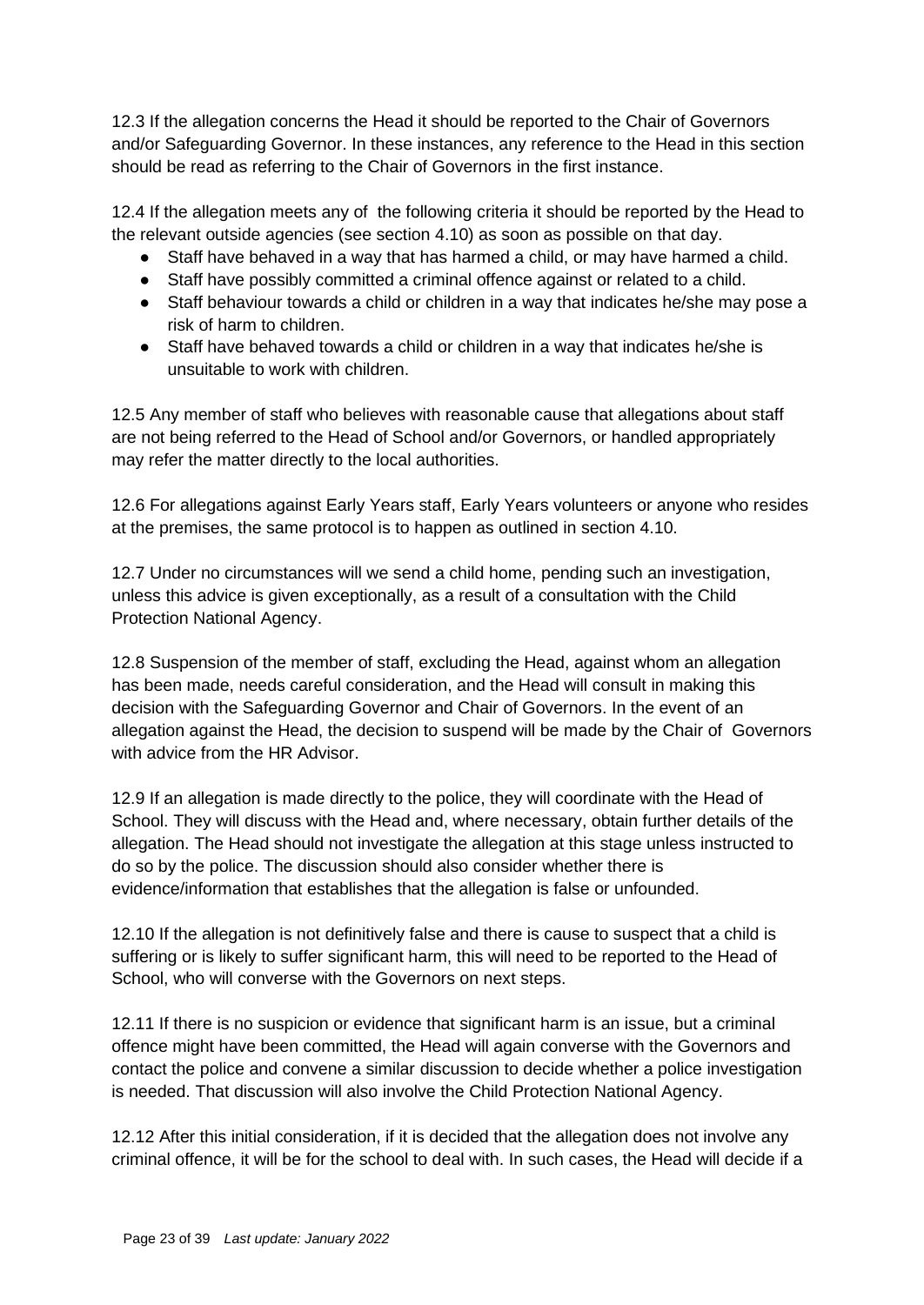Disciplinary process is required and if so, will handle the matter in line with the contracts signed by staff. In a case in which Child Protection National Agency has been informed or taking any action, the Head should take account of any relevant information obtained in the course of those enquiries when considering disciplinary action.

12.13 The Child Protection National Agency, will continue to liaise with the school to monitor progress of the case and provide advice and support.

12.14 If a criminal investigation is required, the police will aim to complete their enquiries as quickly as possible consistent with a fair and thorough investigation and will keep the progress of the case under review.

12.15 If the police decide not to charge the individual with an offence, or decide to administer a caution, or a Court acquits the person, the police aim to pass all information they have which may be relevant to a disciplinary case to the school as quickly as possible after the decision. The school will then consider the matter in line with the current disciplinary policy.

12.16 If the person is convicted of an offence the police will inform the employer straight away so that appropriate disciplinary action can be taken.

12.18 Staff, parents and governors are reminded that publication of material that may lead to the identification of a teacher who is the subject of an allegation is prohibited by law. Publication includes verbal conversations or writing including content placed on social media sites.

### 12.19 Supply teachers.

In some circumstances the school will have to consider an allegation against an individual not directly employed by them, where its disciplinary procedures do not fully apply, for example, supply teachers provided by an employment agency. Whilst the school is not the employer of supply teachers, they should ensure allegations are dealt with properly. The school should not decide to cease to use a supply teacher due to safeguarding concerns, without finding out the facts to determine a suitable outcome. The Head should discuss with the agency whether it is appropriate to suspend the supply teacher, or redeploy them to another part of the school, whilst they carry out their investigation. Agencies should be fully involved and co-operate in any enquiries from the School and police. The school will usually take the lead because agencies do not have direct access to children or other school staff, so they will not be able to collect the facts when an allegation is made. Supply teachers, whilst not employed by the school, are under the supervision, direction and control of Royal School when working for this company. They should be advised to contact their representative if they have one, or a colleague for support. The allegations management meeting which is often arranged by the Head and governors should address issues such as information sharing, to ensure that any previous concerns or allegations known to the agency are taken into account by the school during the investigation.

### **13 Allegations Against Pupils**

13.1 In most instances, the conduct of pupils towards each other will be covered by the Behaviour Policy. However, some serious allegations may raise safeguarding concerns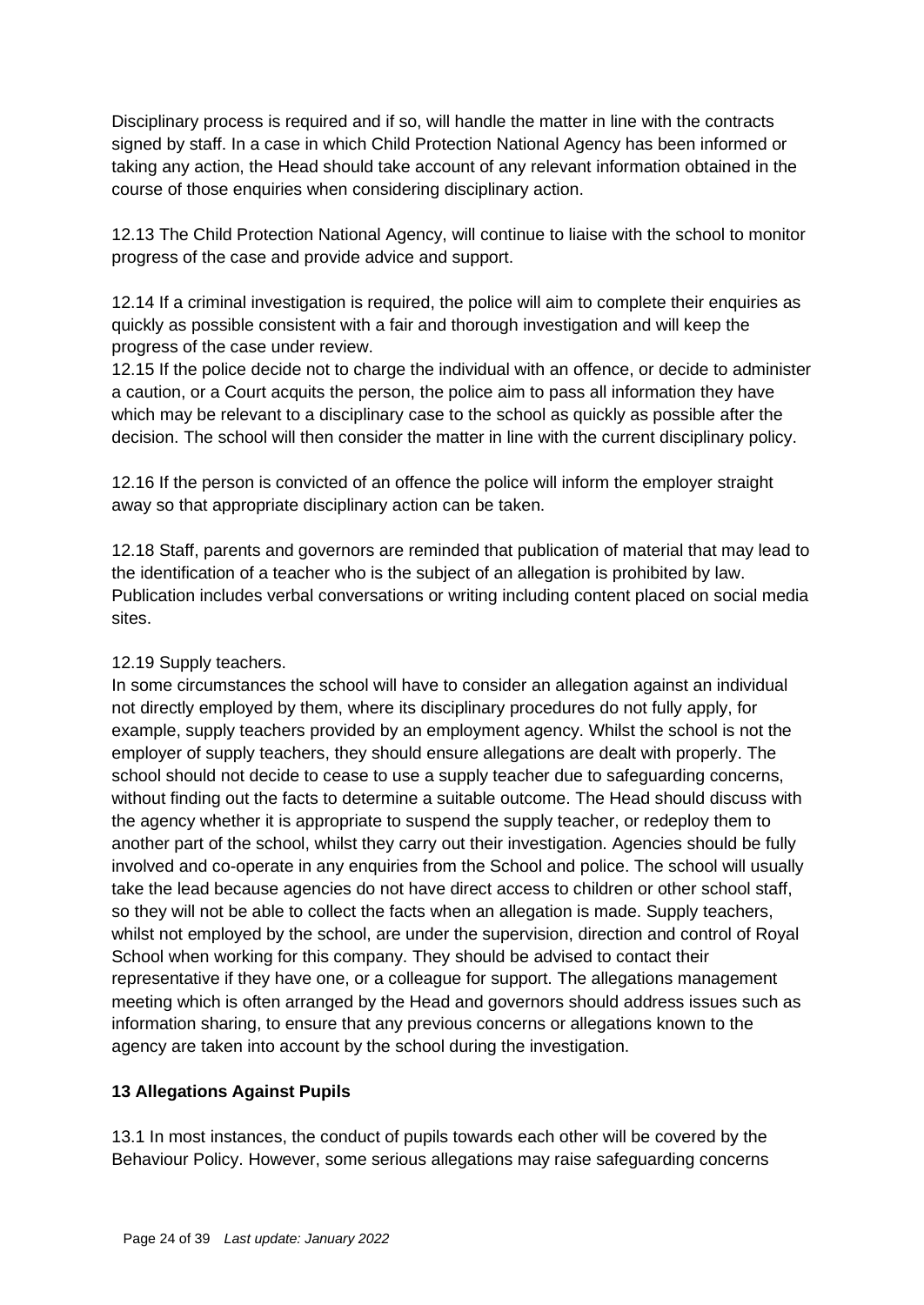including physical abuse, emotional abuse, sexual abuse and sexual exploitation. It is important to note that this can and does happen, any concerns you may have seen or been told report it on iSAMS.

It is likely to be considered a safeguarding allegation if the allegation:

- Is made against an older pupil and refers to their behaviour towards a younger or more vulnerable pupil.
- Is of a serious nature, possibly including a criminal offence.
- Raises risk factors for other pupils in the school.
- Indicates that other pupils may have been affected by this student.
- Indicates that young people outside the school may be affected by this student.

13.2 Examples of safeguarding issues against a student could include:

- Violence, particularly pre-planned.
- Forcing others to use drugs or alcohol.
- Blackmail or extortion.
- Threats and intimidation.
- Indecent exposure, indecent touching or serious sexual assaults.
- Forcing others to watch pornography or take part in sexting.
- Encouraging others to attend inappropriate parties.
- Photographing or videoing other children performing indecent acts.

13.3 When an allegation is made by a pupil, staff will need to consider if the complaint raises a safeguarding concern. If there is a safeguarding concern the Head and Designated Safeguarding Lead should be informed immediately. Attached in Appendix 3 of this policy is a student witness form (only to be filled out under the guidance of the DSL and/or DDP)

13.4 A factual record should be made of the allegation if disclosed to a staff member, but no attempt at this stage should be made to investigate the circumstances, everything should be handed over to the DSL or DDP.

13.5 The Designated Safeguarding Lead will contact the Local Authority to discuss the case and will follow through the outcomes of the discussion. The Designated Safeguarding Lead will make a record of the concern, the discussion and any outcome and keep a copy in the files of both pupils' files.

13.6 If the allegation indicates a potential criminal offence has taken place, the police should be contacted at the earliest opportunity and both sets of parents informed.

13.7 In some circumstances it may be appropriate to exclude the pupil being complained about for a period of time according to the Behaviour Policy.

13.8 Where neither local authority decides to investigate the complaint, a thorough school investigation should take place, with a risk assessment prepared and a supervision plan implemented for both victim and perpetrator, if required.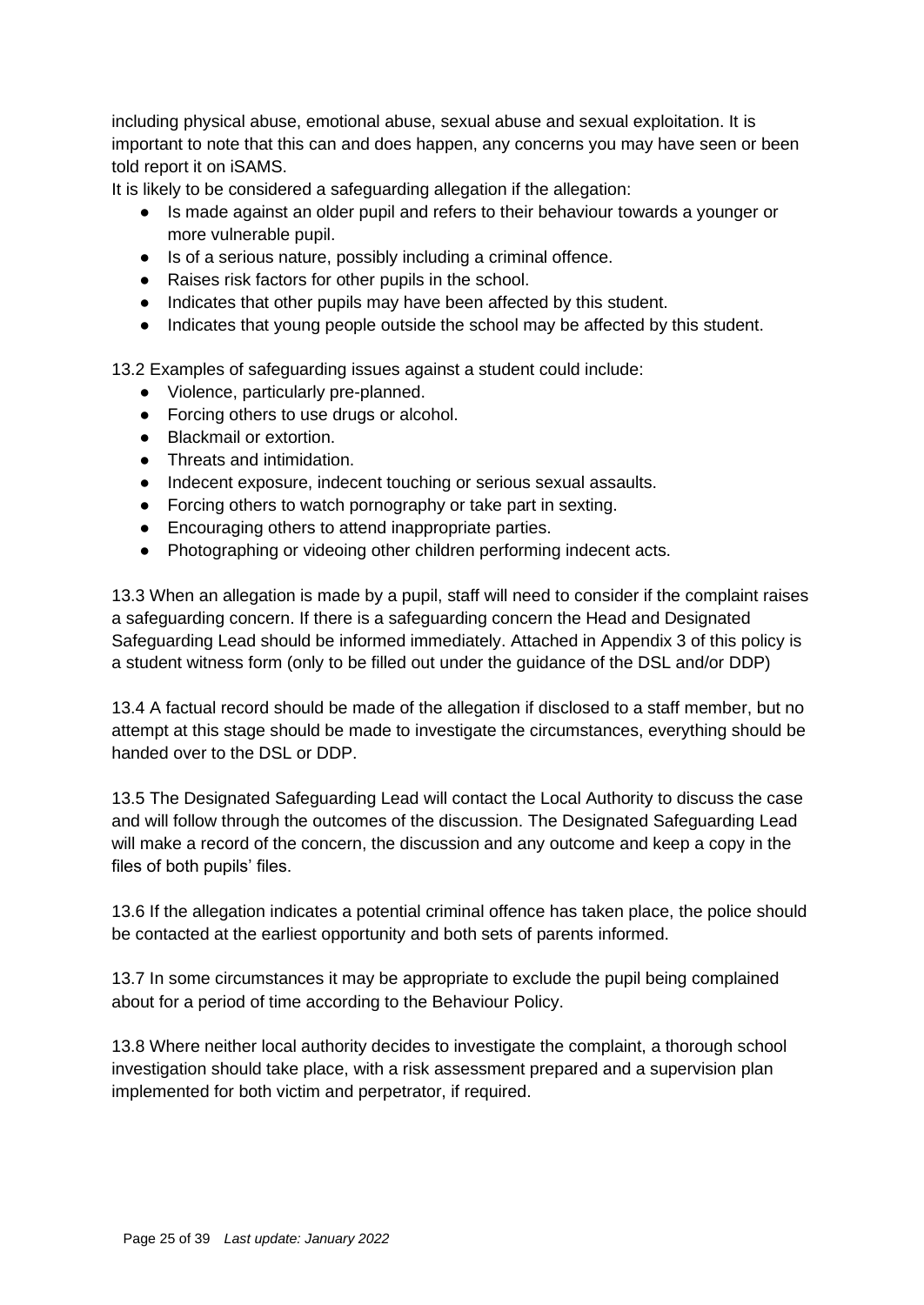### **14 Confidentiality**

14.1 All matters relating to child protection are confidential. The Head or Designated Safeguarding Lead will disclose any information about a child to other members of staff on a need-to-know basis only.

14.2 All staff must be aware that they have a professional responsibility to share information with other local authorities (see section 1) in order to safeguard children, however this will nearly in all circumstances be done through the DSL or DDP only.

14.3 All staff must be aware that they cannot promise a child to keep secrets that might compromise the child's safety or wellbeing, or that of another. It is vital that when a student is disclosing a potential safeguarding concern, you still must not pretend to keep it a secret to the child, even if you think this means they will disclose more details. It will betray the students trust not only in you but in the school itself and can be extremely damaging most importantly to the student but also to the investigation in order to help them.

14.4 Royal School will always undertake to share our intention to refer a child (if needed) to the Child Protection National Agency with their parents, unless telling the parents could put the child at greater risk of harm, or impede a criminal investigation.

14.5 All confidentiality will take into account the requirements to notify agencies of safeguarding concerns under the Children's Act 1989 and Working to Safeguard Children

14.6 GDPR DOES NOT prevent the sharing of information for the purposes of keeping children safe. Fears about sharing information can't and should not stand in the way of the need to safeguard, promote the welfare and protect the safety of children.

### **15 Physical Intervention**

15.1 As a school we recognise that in extreme cases, staff may have to use physical intervention as an absolute last resort, when a child is endangering him/herself or others, and that at all times it must be the minimal force necessary to prevent injury to themselves or another person. Such events have to be recorded and signed by a witness. In the unlikely event that you are the only staff member as a witness, it is important for you to stay in sight of the incident and get another student to get another adult. If possible do not intervene unless absolutely necessary (described above) until you have another staff member as a witness. Staff witness forms in Appendix 4.

15.2 We understand that physical intervention of a nature that causes injury or distress to a child could be considered to be investigated under the child protection or disciplinary procedures.

15.3 We recognise that touch is appropriate in the context of working with children, and all staff have been given 'Safe Practice' guidance to ensure they are clear about their professional boundaries.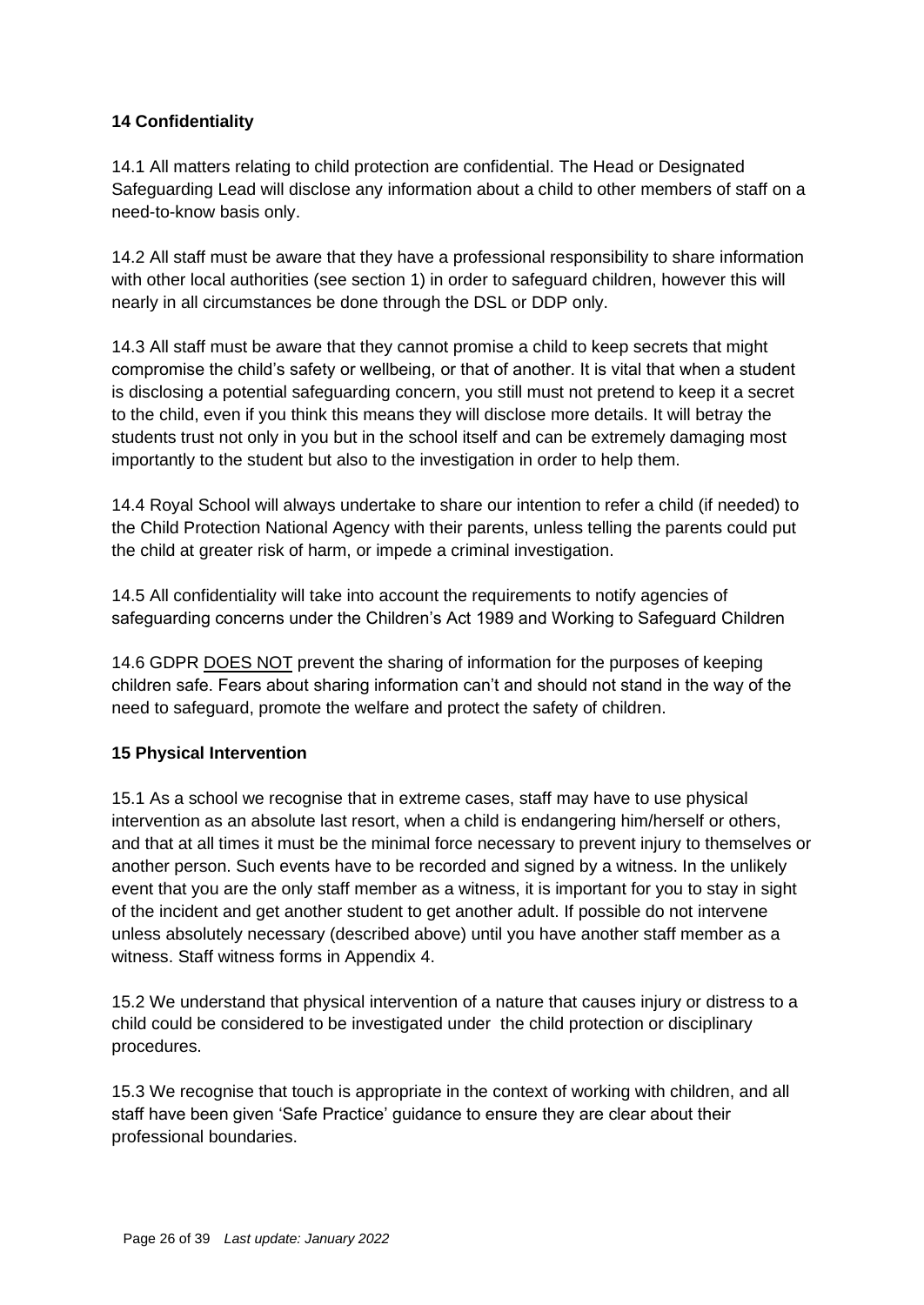15.4 It is up to the Designated Safeguarding Lead to ensure that every staff member in the school, that may be called upon to use physical intervention, has been appropriately supported to deal with any potential scenarios that may arise.

## **16 Staff Training**

16.1 It is important that all staff have training to enable them to recognise the possible signs of abuse and neglect and to know what to do if they have a concern. New staff and governors will receive training during their induction. All staff will receive training that is updated annually with refreshers throughout the year. It is paramount that all staff that are hired by The Royal School (teachers, support staff and admin) who come into contact with students for any amount of time no matter how little, have to complete the mandatory training set out by the Designated Safeguarding Lead.

16.2 For all members of staff they are:

- Provided with child protection awareness information at induction so that they know who to discuss a concern with.
- Receive regular yearly refreshers in the mandatory safeguarding training. Plus will receive regular updates in e-safety and reporting concerns.
- Have child protection awareness training every year, to maintain their understanding of the signs and indicators of abuse.
- Know how to respond to a pupil who discloses abuse and the procedure to be followed in appropriately sharing a concern of possible abuse or disclosure of abuse.
- Encouraged to have read at least Section One of Keeping Children Safe in Education (which there is a copy of in every teachers/staff room).
- Have been notified of the details of the key personnel (on pg.3).

### **17 Safer Recruitment**

17.1 Royal School will always strive to ensure that we do our utmost to employ 'safe' staff by following the guidance of Romanian and International employment law, alongside the Keeping Children Safe in Education 2021 statutory guidance.

17.2 Designated Safeguarding Lead who is involved in recruitment, along with at least one governor, will be trained in complete Safer Recruitment Training.

17.3 Anyone who is employed through a third party from the Royal School, for example cleaners. It is the schools responsibility to ensure that the company has done the correct security checks for their employees and that they have passed in order to work in the school. However we as a school are not responsible to provide training or the security checks of each individual that is hired through the third party company.

17.4 Further information on safer recruitment can be found in our safer recruitment policy.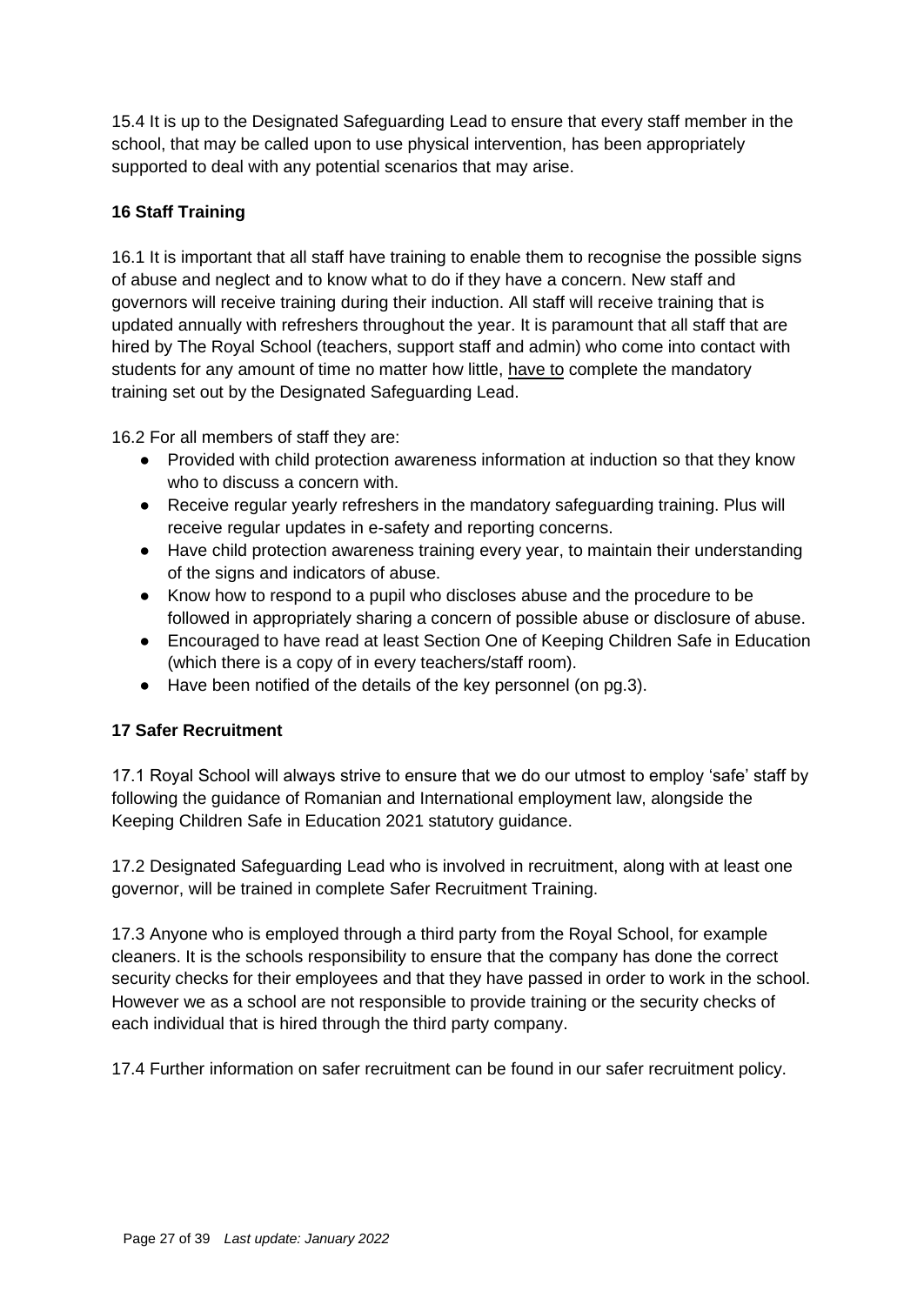#### **18 Use of Mobile Phones and Cameras**

18.1 Where appropriate the school may provide a camera for staff to use to record images and videos. At no time should a staff camera or mobile phone be used to record children. Staff mobile phones should not be taken onto the playground, unless being used for Health & Safety reasons, for example to call the nurse. Phones should be locked away when in a classroom.

18.2 All recorded images should only be downloaded onto a school-based system, and should be deleted once printed.

18.3 Parental consent must be sought for the use of photographs or videos in school and outside of school, such as on school trips and for promotional reasons. If images are used with consent, only first names or anonymised titles will be used.

18.4 The school's policy on expectations of pupils regarding mobile phones and cameras. In the EYFS setting, no pupils are permitted to bring mobile devices with any form of camera facility into the premises. Our phone policy may vary between year groups, students and parents can find the mobile phone policy in the student diaries or available upon request.

18.5 Parents may bring mobile phones into school but may only take photographs of their own child/ren, during events such as plays, concerts or sporting events for personal use. Parents should be reminded that the publications of such images might be unlawful.

18.6 We are aware that children and young people use social media. We are actively committed to ensuring that young people use it correctly and appropriately and we are vigilant to new trends and update our practices accordingly.

### **19 Extended school and off-site arrangements**

19.1 Where extended school activities are provided this policy will still apply.

19.2 When our children attend off-site activities, we will check that effective child protection arrangements are in place by:

- Making sure we have the correct ratio of Staff to Students.
- Carrying out risk assessments of all off-site activities.
- Having consent forms from parents in order for the child to attend.
- (like mentioned in 19.1) All staff still follow the procedures of the schools safeguarding policy.
- All staff have completed, and have up to date first aid training.

#### **20 Site Security**

20.1 Visitors to the school, including contractors, are expected to sign in and are given an identity (visitor) badge, which confirms they have permission to be on site. Parents who are simply delivering or collecting their children do not need to sign in. All visitors are expected to observe the school's safeguarding and health and safety regulations to ensure children in school are kept safe, and all visitors will be required to sign a declaration form. The Head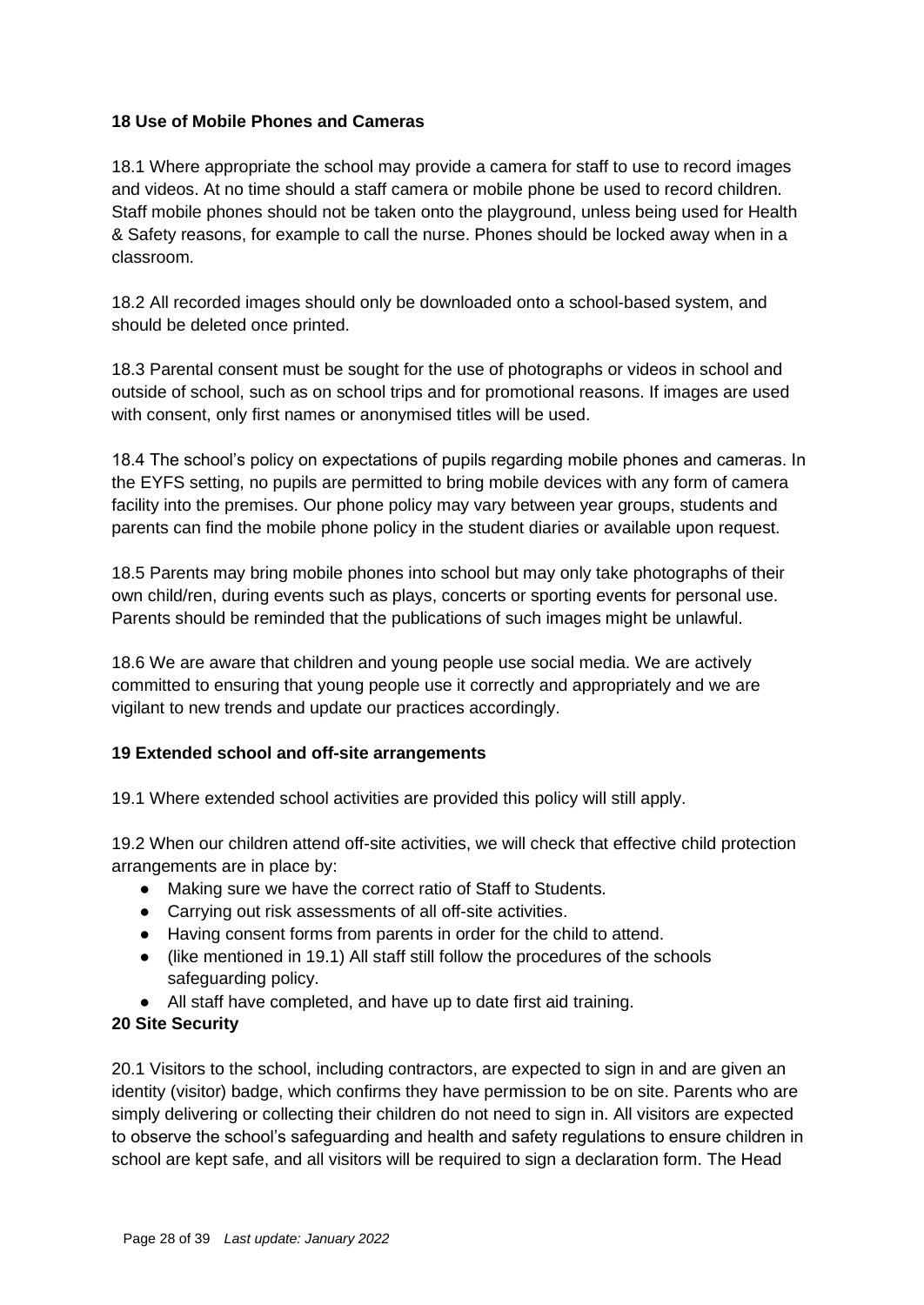and Designated Safeguarding Lead will exercise professional judgement in determining whether any visitor should be escorted or supervised while on site.

20.2 In the Royal School we have 24hour CCTV onsite. This is for the protection of the students and staff. Limited staff have access to this footage and everyone who does will again have the proper and mandatory safeguard training as it is images and videos of minors. Only the Head of School, DSL and DDP can ask for and see recorded footage in the event of a safeguarding or child protection concern where the images could be used for evidence. Under no circumstances should any staff member see the footage who does not have the necessary training or authority. Only these members of staff: IT staff (who only monitor CCTV as part of maintenance) and DSL and DDP have the right to access the CCTV, or be able to view it.

However, if there is a circumstance where video evidence is required as part of the investigation, or an allegation against the Head of School, then and only then can the Safeguarding Governor request and see the video evidence of that individual incident. Apart from what is outlined above there should be no other circumstances where anyone other than staff should be able to access any footage.

20.3 All CCTV footage is kept on file for six weeks.

### **21 Record Keeping**

21.1 The Designated Safeguarding Lead will maintain child protection records and ensure they:

- Have details of two emergency contacts on every child's file.
- Keep clear detailed written records of concerns about children even when there is no need to refer to the matter.
- Keep records in a strict chronological order.
- Keep all records secure and in locked locations that only the safeguarding team know of or have access to.
- Send all relevant records to the receiving school, college or education establishment when a pupil moves and to have a recorded receipt confirmation once it is received from the new school/college.

21.2 Child protection records or any records that need to be kept secure, need to be maintained independently from the pupil's school files and the school file. This will be labeled discreetly (for the knowledge of the DSL) in the students file to indicate that separate information is held. Such records will only be accessible to the Designated Safeguarding Lead and any school leader that needs to be aware.

21.3 Such records will include, in addition to the name, address and age of the child, timed and dated observations describing the child's behaviour, appearance, statements/remarks made to staff or other children and observations of interactions between the child, other children, members of staff and/ or parents/ carers that give rise to concern. Where possible and without interpretation, the exact words spoken by the child or parent/carer will be recorded. Records will be signed, dated and timed by the member of staff making the record.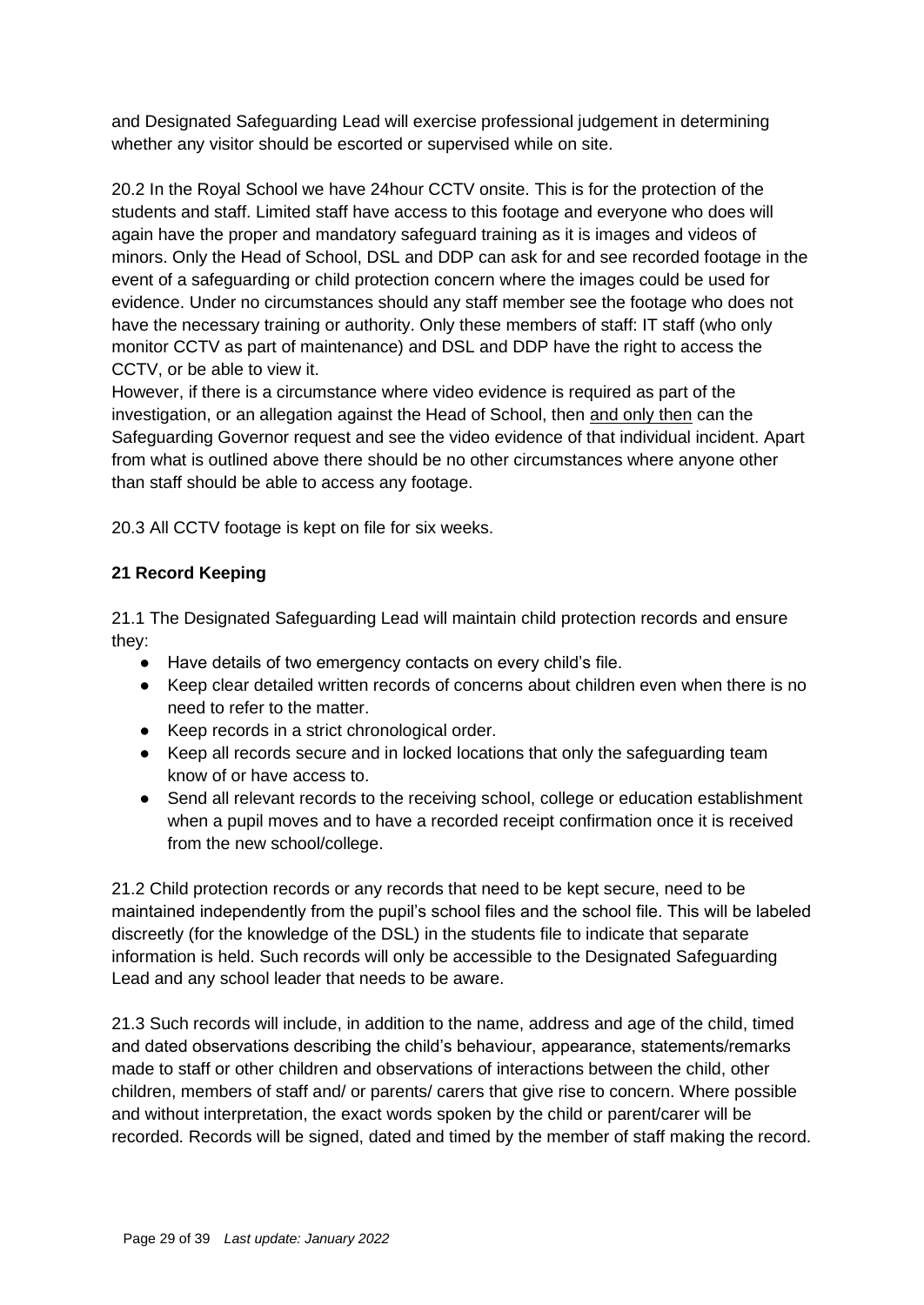21.4 Child protection records are normally exempt from the disclosure provisions of GDPR, which means that children and parents do not have an automatic right to see them. If a request is received, please refer to the Head of School, who will advise them to submit a Freedom of Information request for consideration. However this does not prevent school staff from sharing information with relevant agencies, where that information may help to protect a child.

### **22 Monitoring and Review**

22.1 This policy is reviewed by the Royal School safeguarding team each year. Safeguarding incidents are monitored and reviewed by the team to inform any required changes to the policy.

22.2 Every year the team will also ensure any updates or changes in the 'Keeping children safe in education' and 'What to do if you're worried a child is being abused' are changed in the folders placed in each teachers/staff room.

22.3 As the Royal School grows the team will look yearly at any new positions in the safeguarding team that may need to be added in order to keep a safe and secure environment.

22.4 Our staff training set out by the Designated Safeguarding Lead, will be renewed/refreshed every year before the start of the new September term. Staff members whose start date, which is not at the beginning of the academic year, will be advised when their annual refresher training is due by the DSL.

#### **Covid-19 Safeguarding Policy Addendum**

Covid-19 School Closure arrangements for Safeguarding and Child Protection

- 1. Context
- 2. Vulnerable children
- 3. Attendance monitoring
- 4. Designated and Deputy Safeguarding Leads in our school
- 5. Reporting a concern
- 6. Safeguarding training and induction
- 7. Safer recruitment/volunteers and movement of staff
- 8. Children and online safety away from school
- 9. Supporting children not in school
- 10. Supporting children in school
- 11. Peer on Peer Abuse and All Safeguarding Concerns
- 1 Context

During this pandemic there have been occasions where parents have been asked to keep their children at home, and for schools to remain open only for the Kindergarten, Reception and Year 1 classes only. Schools and all childcare providers were asked to provide care for a limited number of children - children who are vulnerable, and children whose parents' jobs are critical to the COVID-19 pandemic and cannot be safely cared for at home.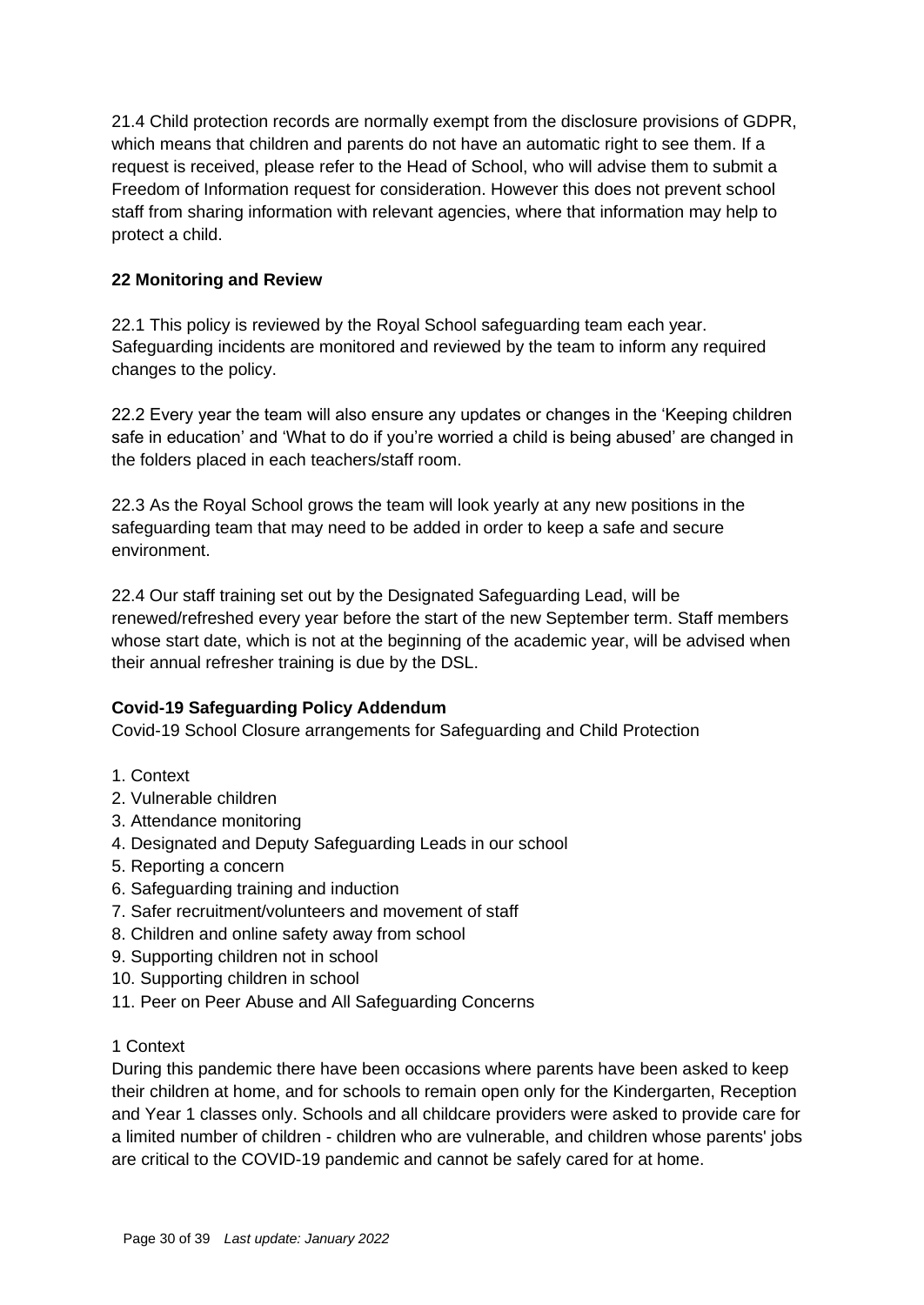#### 2 Vulnerable children

This includes children with SEND needs and students who are living on their own. Each vulnerable child will be allocated to the Designated Safeguarding Lead, Deputy Designated Person, Child Protection Officer or Head of Year that they can contact. The person responsible will make phone contact with each allocated child on a regular basis to check their safety and wellbeing by speaking to the child, not just the parent/carer. The Safeguarding team will record a summary of conversations in line with the school's safeguarding procedures and protocols. Any unsuccessful contacts, as well as those that did take place will also be recorded. Any urgent safeguarding concerns will be escalated immediately, for example, through the local authority and/or the police immediately. In circumstances where a parent does not want to bring their child to an education setting, and their child is considered vulnerable, the social worker and the school will explore the reasons for this directly with the parent, and a risk assessment is made. Where parents are concerned about the risk of the child contracting COVID19, the school will talk through these anxieties with the parent/carer following the advice set out by the Romanian Government. We will encourage our vulnerable children and young people to attend a school, including remotely if needed.

#### 3 Attendance Monitoring Online

Marking attendance while our students are working from home is extremely important. Firstly to make sure they are following and are up-to-date with the work set, secondly and most importantly to record the level of involvement and engagement. When this becomes a low percentage for a student, these risk factors on safeguarding go up. It is the role of the tutor to check in on their students on a daily basis just like normal tutor time. If a student misses 2+ days of tutor time or lessons, the tutors need to proceed to make a call home to the parents to check in with the student. If no contact was able to be made then the tutors need to report this straight to the safeguarding team via iSAMs. If a student is off ill due to contracting Coronavirus, then they must be marked in with an E on the iSAMS register. The school will agree with parents/carers whether children in need should be attending school - we will then follow up on any pupil that was expected to attend, who does not. We will also follow up with any parent or carer who has arranged care for their child/ren and the child/ren subsequently do not attend. Only students who have had both vaccinations, or have had COVID-19 within the last 180 days will be considered to come into school, in the case of a partial isolation within the school.

How will this look in our school? To support the above, we will, when communicating with parents and carers, confirm emergency contact numbers are correct and ask for any additional emergency contact numbers where they are available.

#### 4 Designated and Deputy Designated Safeguarding Leads in our school

When the DSL/DDP/CPO is not on site, they will always be available to communicate via phone, video conference and emails. Where a trained DSL or DDP is not on site, in addition to the above, the CPO will assume responsibility for coordinating safeguarding on site. This might include updating and managing access to school's safeguarding data/information. Regulating actions and informing parents where appropriate. Staff will liaise with the offsite DSL/DDP and as required liaising with children's social workers where they require access to children in need and/or to carry out statutory assessments at the school. It is important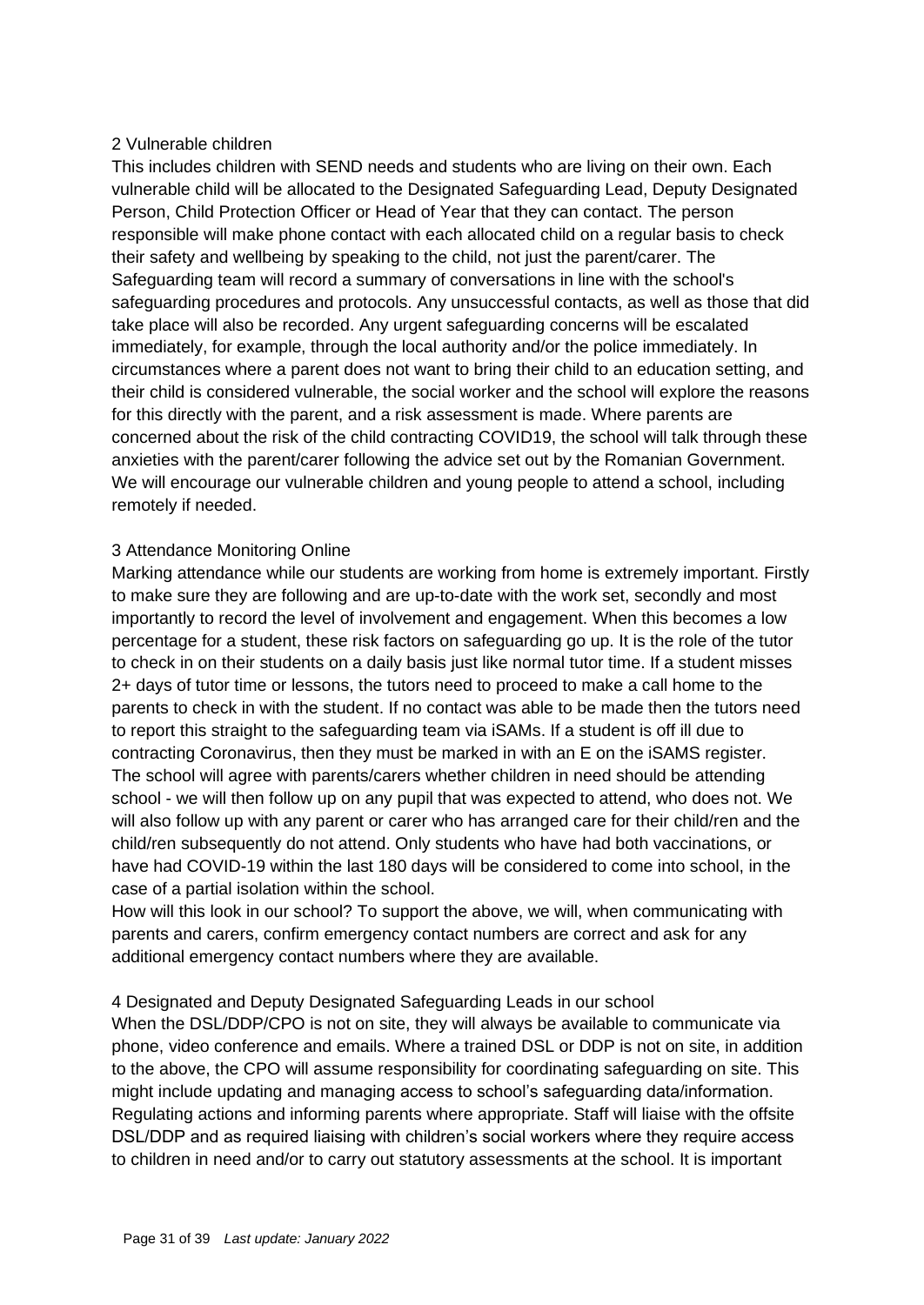that all our staff and volunteers have access to a trained DSL or DDP. On each day staff on site will be made aware of who the Safeguarding lead in charge is.. The DSL and DDP will continue to engage with their daily roles as part of the safeguarding team which can be done remotely.

#### 5 Reporting a concern

Where members of staff have a concern about a child, they should continue to follow the process outlined in our school's Safeguarding Policy and share the concern with DSL or DDP via regular school safeguarding processes. Staff members are reminded of the need to report any concern immediately and without delay. Where staff members are concerned about an adult working with children in the school, they should report the concern to the DSL who will also inform the Head of School that a potential investigation may occur. If there is a requirement to make a notification to the DSL whilst away from school, this should be done by contacting the DDP who will then contact the DSL. . Concerns around the Head should be directed to the Chair of Governors and Safeguarding Governor who will complete the potential investigation and report back to the Chair of Governors.

#### 6 Safeguarding training and induction

DSL training is very unlikely to take place whilst there remains a threat of the COVID-19 virus. For the period COVID-19 measures are in place, a DSL or DDP who has been trained will continue to be classed as a trained DSL or DDP even if they miss their refresher training. All existing school staff have had safeguarding training and have access to Keeping children safe in education (2020). The DSL will communicate with staff any new local arrangements so Covid-19 Safeguarding Policy Addendum. Where new members of staff are recruited, or new volunteers enter the school, they will continue to be provided with a safeguarding induction.

### 7 Safer recruitment/volunteers and movement of staff

If in the case of going into lockdown and online learning, Royal School will still ensure recruitment is completed in line with its safer recruitment policy and checks are fully completed.

#### 8 Children and online safety away from school

It is important that all staff members who interact with children online, continue to look out for signs a child may be at risk. Any such concerns should be dealt with as per our Safeguarding Policy and where appropriate referrals should still be made to the local authority and/or the police immediately. Online teaching should follow the same principles as set out in our school's contracts.

When virtual lessons take place, below are some things to consider when delivering virtual lessons, especially where webcams are involved:

- Where it is possible no one to one sessions, teach in groups only. If there is only one student in the class and in the chosen subject, then please then have your lessons in the teachers rooms. Where in the case if you are in isolation, make sure all lessons are recorded.
- Teachers should be in a neutral area where nothing personal or inappropriate can be seen or heard in the background.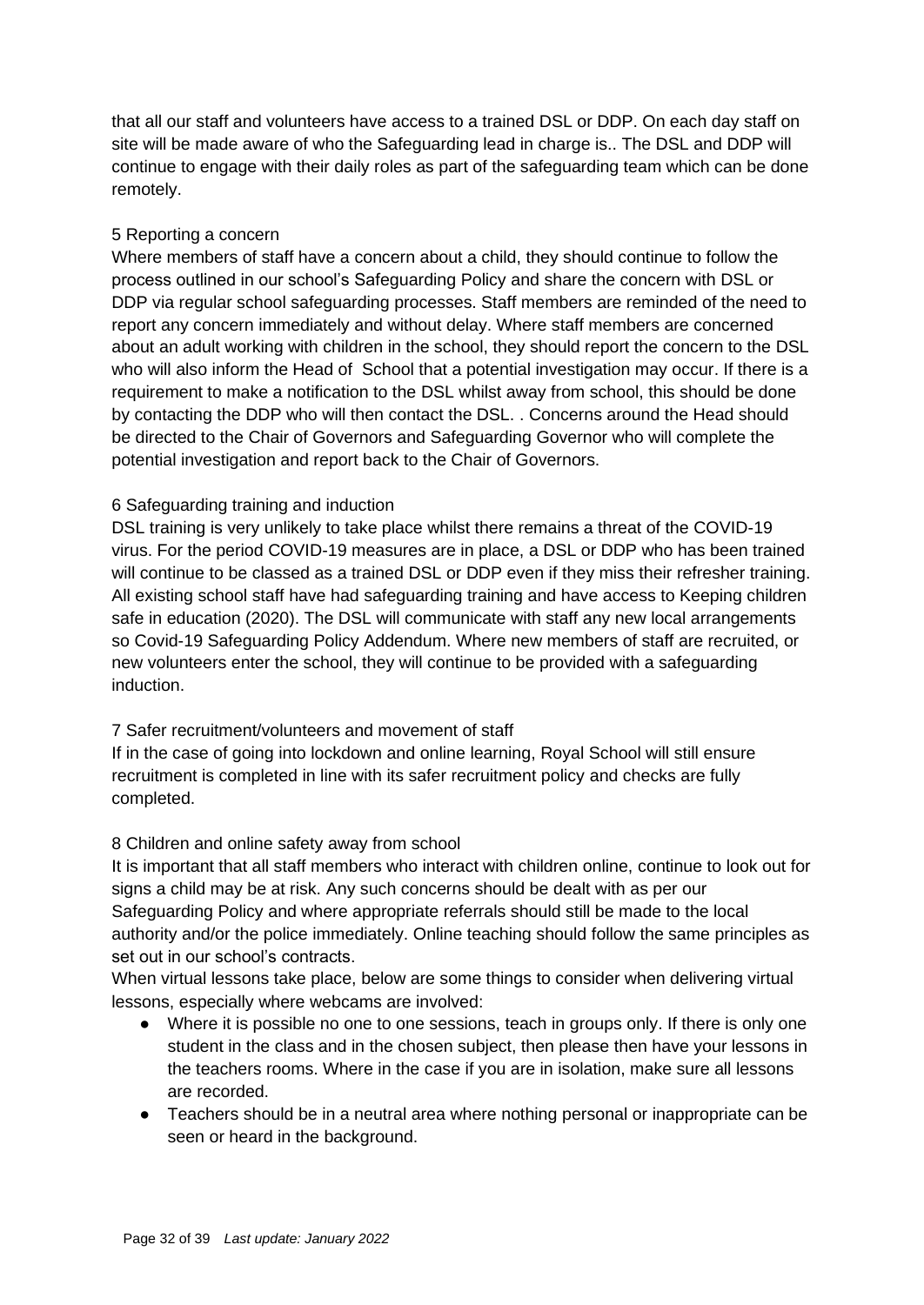- Staff and children must wear suitable clothing, as should anyone else in the household.
- Any computers used should be in appropriate areas, for example, not in bedrooms;and where possible be against a neutral background.
- The live class should be recorded and backed up elsewhere, so that if any issues were to arise, the video can be reviewed.
- Live classes should be kept to the scheduled time of the lesson.
- Language must be professional and appropriate, including any family members in the background
- We have risk assessed the use of live learning using webcams
- Data Controllers need to reassure themselves that any teaching/learning software and/or platforms are suitable for the age groups.

We will continue to provide a safe environment for our pupils, including online. This includes education around staying safe online, but also making sure that students know who to go to for support. This can be tutors/teachers/safeguarding team, it is the duty of every member of staff to report any concerns to the safeguarding team.

#### 9 Supporting Children

Royal School will be ensuring the safety and wellbeing of all its children and young people. Where the DSL has identified a child who normally receives pastoral-type support in school, we will ensure that a communication plan is in place and agreed upon by the student in need of the support and their parents. Details of this plan will be recorded appropriately as will a record of contact. The communication plans can include; remote contact, phone contact, door-step visits. Other individualised contact methods can be considered and will be recorded. Our DSL will work closely with all involved to make sure the communication plan is being followed and recorded correctly. This plan will be reviewed regularly (at least once a fortnight) and where concerns arise, the DSL will consider any referrals as appropriate. The school will share safeguarding messages on its website and social media pages. We recognise that school is a protective factor for children and young people and the current circumstances can affect the mental health of pupils and their parents/carers. When setting work for our students at home, teachers will need to be mindful of the all these factors.

#### 10 Supporting Children In School

In the case of their being a class/classes in temporary isolation and in the event of partial numbers of students still coming into school, we will be making sure the safety and wellbeing of these pupils are also being met in accordance with the safeguarding policy. We will continue to be a safe space for all children to attend and flourish.

#### 11 Reporting Abuse and All Safeguarding Concerns

We recognise that during the closure a revised process may be required for managing any report of such abuse and supporting victims. When we receive a report of any safeguarding concerns or risks to our students, we will follow the principles and guidance outlined within our Safeguarding Policy. The school will listen and work with the young person, parents/carers and any relevant local authority to ensure the safety and security of that young person.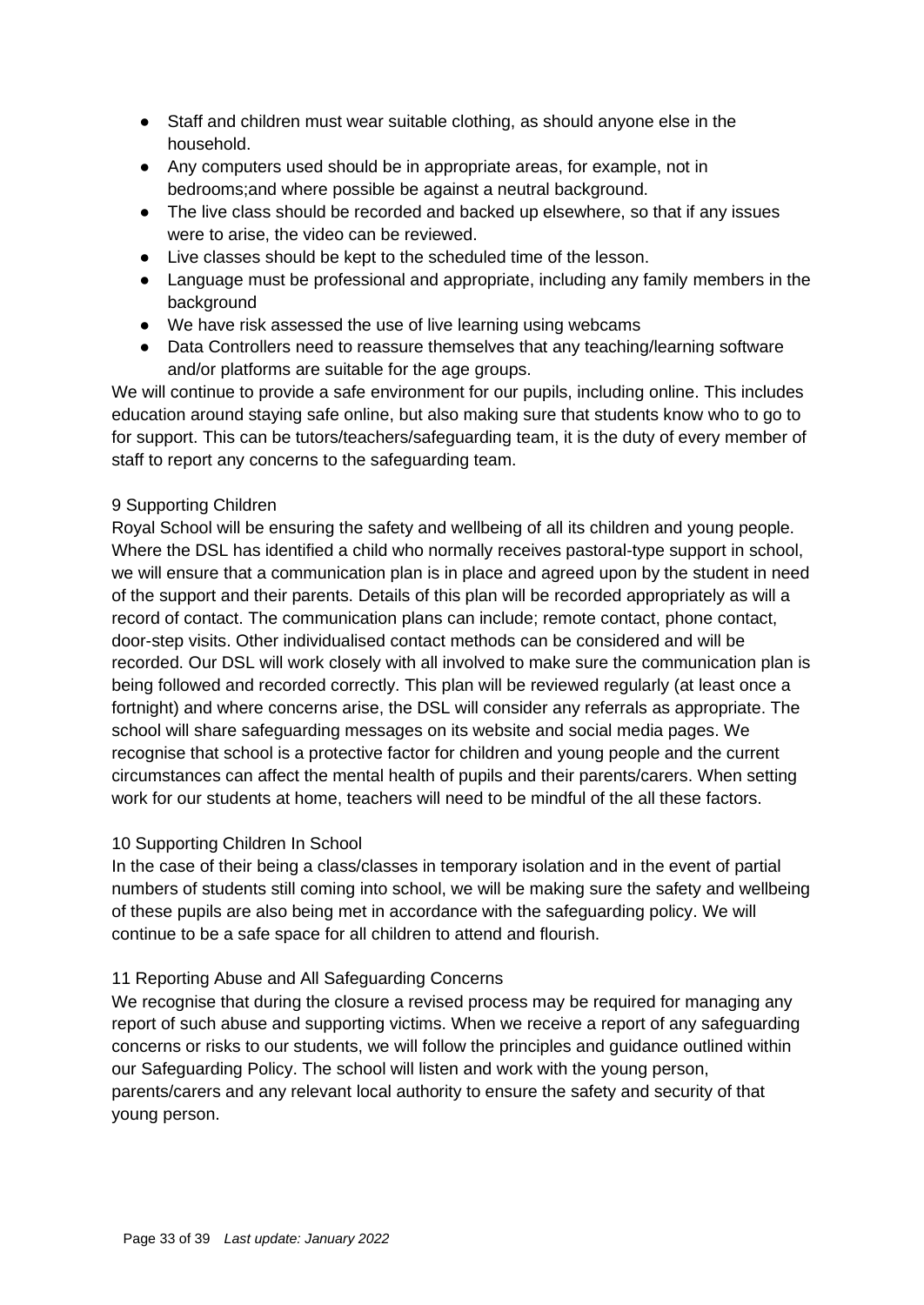### **Appendix 1**

### **Royal School Student Network Access Agreement**

Royal School (RS) provides access to the network and Internet for the purposes of educational research and my learning. RS will monitor use of the Internet and prohibit the use of sites that are considered age inappropriate or in any other way unacceptable.

#### *Our children are being educated for a rapidly changing world.*

### *We believe it is important for them to learn how to use technology effectively and responsibly.*

The Internet offers opportunities for students to:

- Gain access to vast stores of information around the world:
- Collect and share information:
- Communicate and collaborate with students around the world;
- Develop literacy, writing and critical thinking skills;
- Increase competencies in using computer-based technologies;
- Participate in global projects.

### **CODE OF CONDUCT FOR USING THE INTERNET**

I understand that access to the network and Internet is for educational research and for my learning. I agree to the following conditions in order for me to have access:

In order for your child to have access to the facilities of the network and Internet you must read the following rules and indicate your commitment to abide by them by signing where indicated

- I understand that using the Internet at Royal School is for educational, research or learning purposes only.
- Before I begin to use the Internet I will ask permission of the teacher and explain my purpose.
- I will show the teacher any message before I send it.
- I will tell the teacher if I find strange or inappropriate material.
- I will refrain from accessing any newsgroups, links, chat lines, web pages or any other part of the Internet that the Headmaster or Administration consider offensive and not for educational use.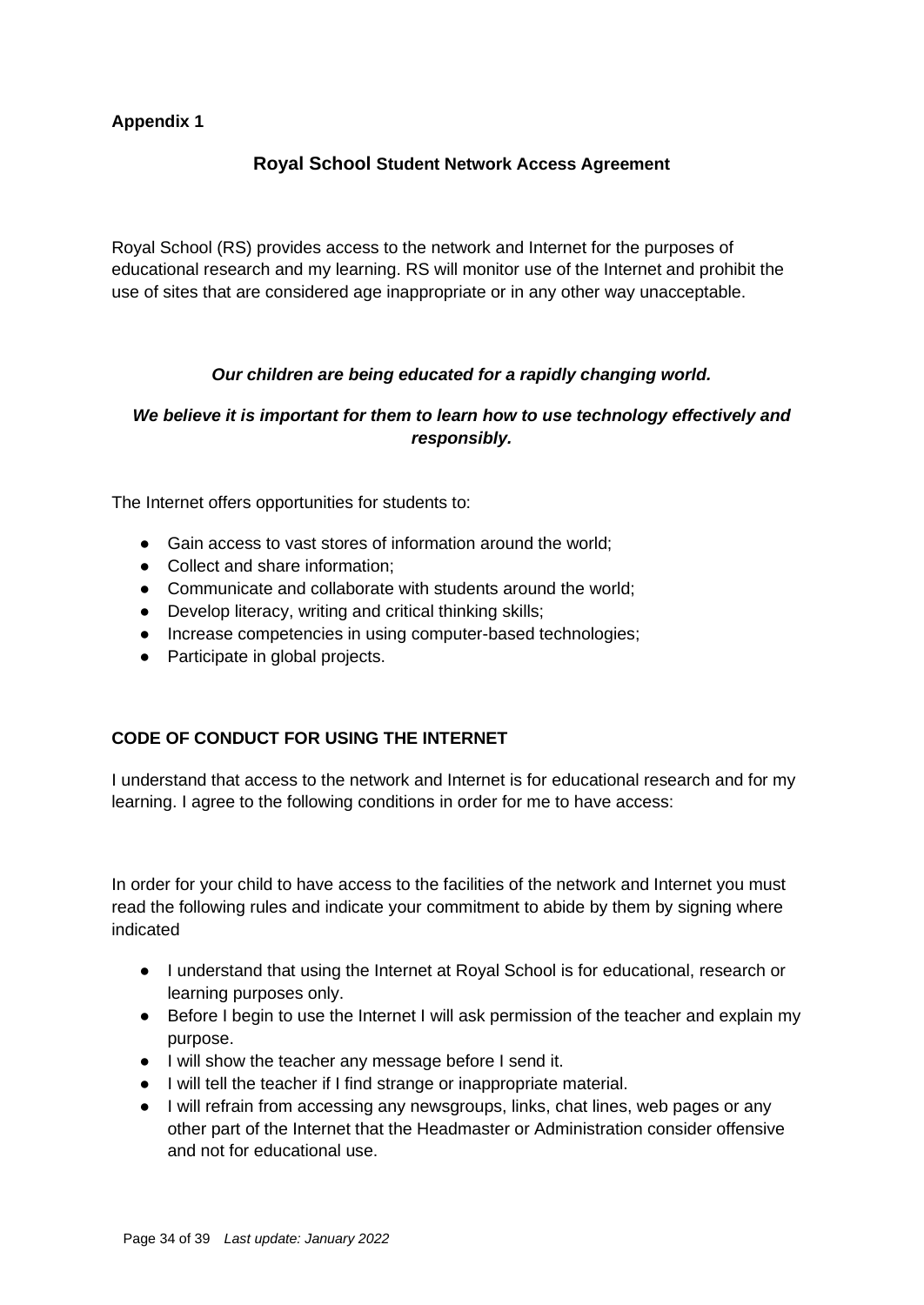- I am personally responsible for monitoring and where necessary rejecting material, links, attachments, dialogues and information accessed or received by me.
- I will not use the Internet to play non-educational games.
- I will be courteous and use appropriate language. I will not use obscene, harassing or abusive language and I will report any use of such language to a member of staff at school.
- I accept responsibility for keeping copyrighted material from entering the school. I will not download any software, games, music, graphics or videos or text materials that to my knowledge have copyright. I will not violate any copyright laws by posting or distributing copyrighted material. The only exception to this will be where written permission has been sought, and granted, by the materials recognised Intellectual Property owner.
- I will not knowingly plagiarise any material sourced from the Internet. I will list any material that I use from the Internet as a bibliography.
- I will not download software from the Internet without permission from the teacher.
- I will not deliberately disclose my, or another's personal information, including usernames, passwords, personal names, addresses, credit card details, IP addresses, URLs or telephone numbers to a third party, unless teacher directed.
- I will not deliberately damage any Server, computer or attached device, or access any part of the computer network to which I am not explicitly authorised.
- I will not bring in to the school premises any removable storage media (USB drives, CD's, DVD's, etc.). Only removable storage media provided by the school and kept securely within the school may be used.
- I will talk to my parents and teachers about what I do on the Internet, for example social networking sites, computer games, media sharing sites, and keep to the recommended age restrictions.
- I will remember that things written on the social networking sites are published worldwide and can be seen by other users, and that therefore any posts must be polite and fair, and not lead to another person feeling demeaned, harassed or bullied
- I agree to pay for any printing costs beyond that allocated to me for my academic purposes without prior arrangement with the Administration.
- If I violate any terms of this agreement I may be denied access to the network and Internet for a period of time, determined by, and at the sole discretion of the Headmaster and the Administration and I may face disciplinary action as determined by the Headmaster.

**Stay safe** – don't give out any personal information;

**Always tell** – someone if you see something that you don't like or upsets you; and **Never meet** – with someone you have only ever met before online

Student Name: **Example 2018** 

Signature: \_\_\_\_\_\_\_\_\_\_\_\_\_\_\_\_\_\_\_\_\_\_\_\_\_\_\_\_\_\_\_\_\_\_\_\_\_\_\_\_\_\_\_\_\_\_\_\_\_\_\_

Date: \_\_\_\_\_\_\_\_\_\_\_\_\_\_\_\_\_\_\_\_\_\_\_\_\_\_\_\_\_\_\_\_\_\_\_\_\_\_\_\_\_\_\_\_\_\_\_\_\_\_\_\_\_\_\_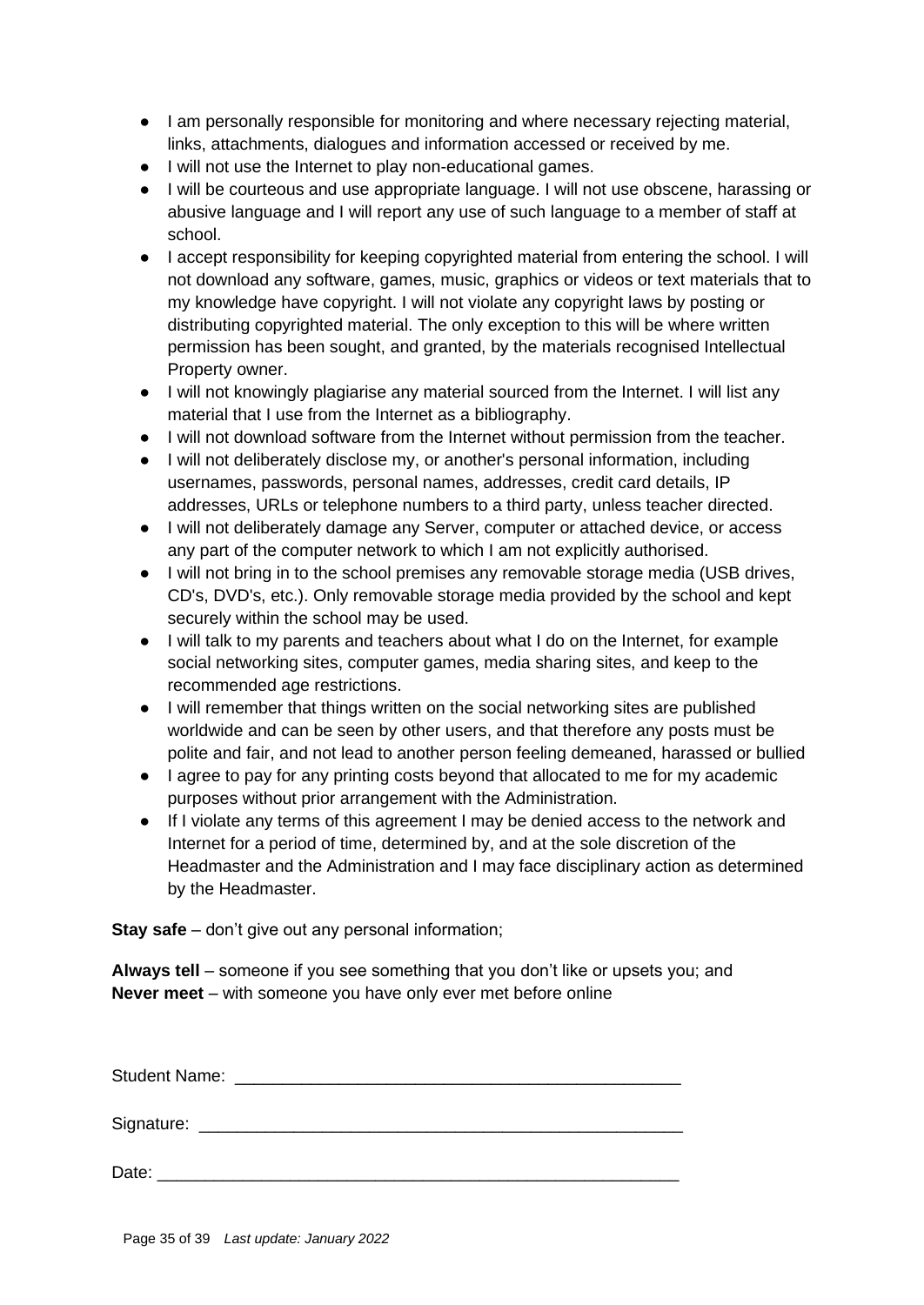#### **Parental agreement**

| As the parent / guardian of: |  |
|------------------------------|--|
| Computer user name:          |  |

I hereby acknowledge that I have read this agreement and discussed it with my child. I understand network and Internet access is for educational purposes only. I understand that every effort to monitor the use of the Internet will be made by Royal School and that the school will endeavour to prevent access to all unsuitable material. However, I recognise that unsuitable material exists on the Internet, this material being accessible if the user actively seeks to find it. I therefore do not hold the Director or his teachers responsible for any material acquired from the Internet.

I have read the above agreement with my parents, and I agree to abide with the guidelines.

| <b>Student signature:</b><br>Date: |
|------------------------------------|
|------------------------------------|

Please return the whole form to your form tutor for placement in your student portfolio.

#### **Appendix 2**

| Written Disclosure Form                                                                    |  |
|--------------------------------------------------------------------------------------------|--|
| <b>Students Name</b>                                                                       |  |
| <b>Students Date of Birth</b>                                                              |  |
| Date (when you were told about incident)                                                   |  |
| Does the student you're concerned about know<br>this form is being completed? If not, why? |  |
| Details of disclosure that has been said to you                                            |  |
|                                                                                            |  |
|                                                                                            |  |
|                                                                                            |  |
|                                                                                            |  |
|                                                                                            |  |
|                                                                                            |  |
|                                                                                            |  |
|                                                                                            |  |
|                                                                                            |  |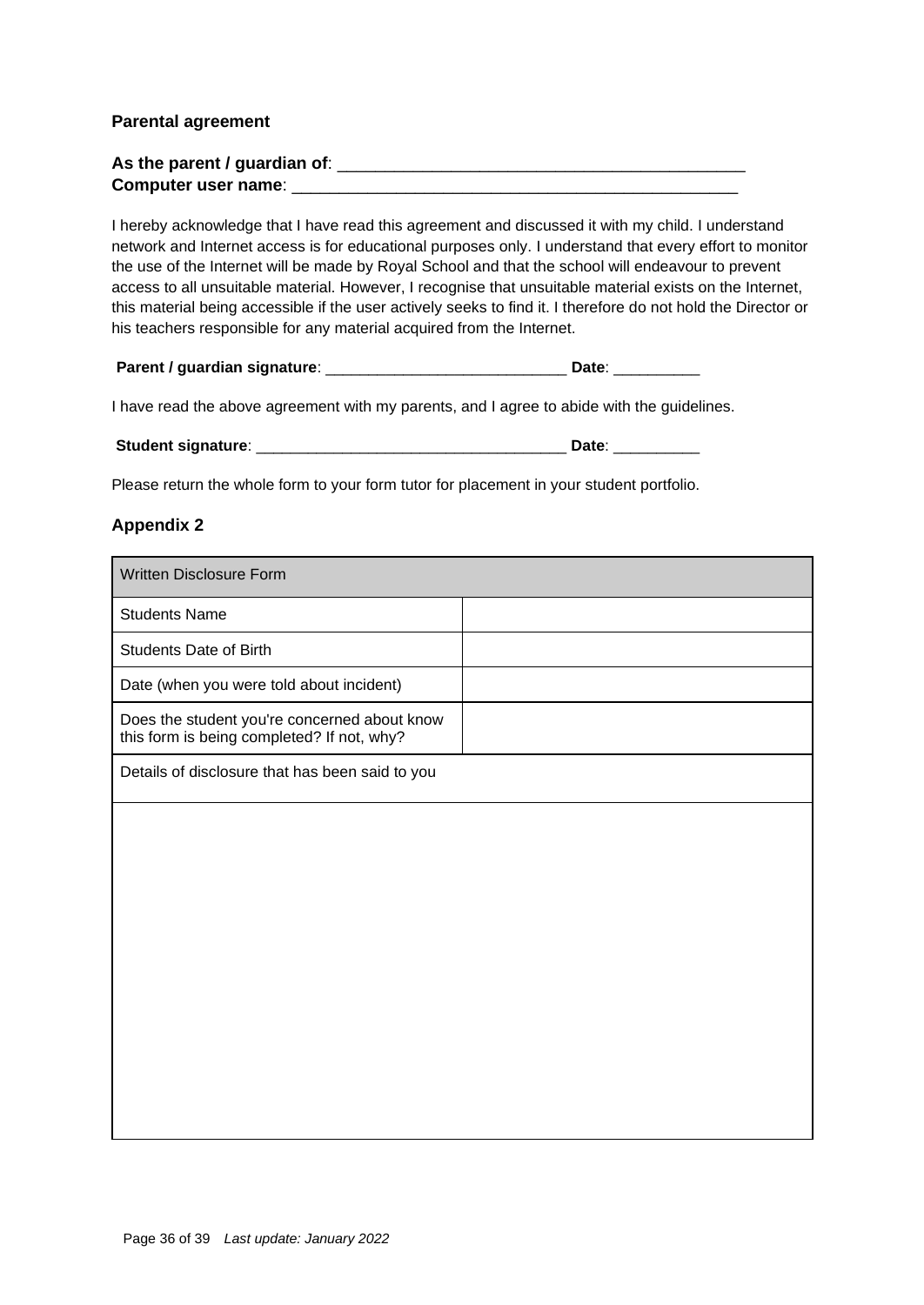If given by the student, details of the alleged abuser (don't ask questions or investigate yourself if these details have not been given freely)

| Date and Time of written record |  |
|---------------------------------|--|
| Your Name                       |  |
| Your Position                   |  |

If you have used additional sheets to complete this record of concern please staple them to this form and write the number of additional sheets here \_\_\_\_\_\_\_\_\_\_\_\_\_\_\_\_\_\_\_\_\_\_\_\_\_\_\_\_\_\_\_\_\_

Attach this form to the iSAMS concern you have raised if a disclosure has been made to you in regards to a child's safety or harm.

If the DSL has asked you to fill this out after you have initially sent the welfare concern on iSAMS, then complete it as soon as you can and give them the physical copy.

#### **Appendix 3**

| <b>Student Witness Statement</b> |  |
|----------------------------------|--|
| Name                             |  |
| Year/Tutor Group                 |  |
| Date of Incident                 |  |
| Time of Incident                 |  |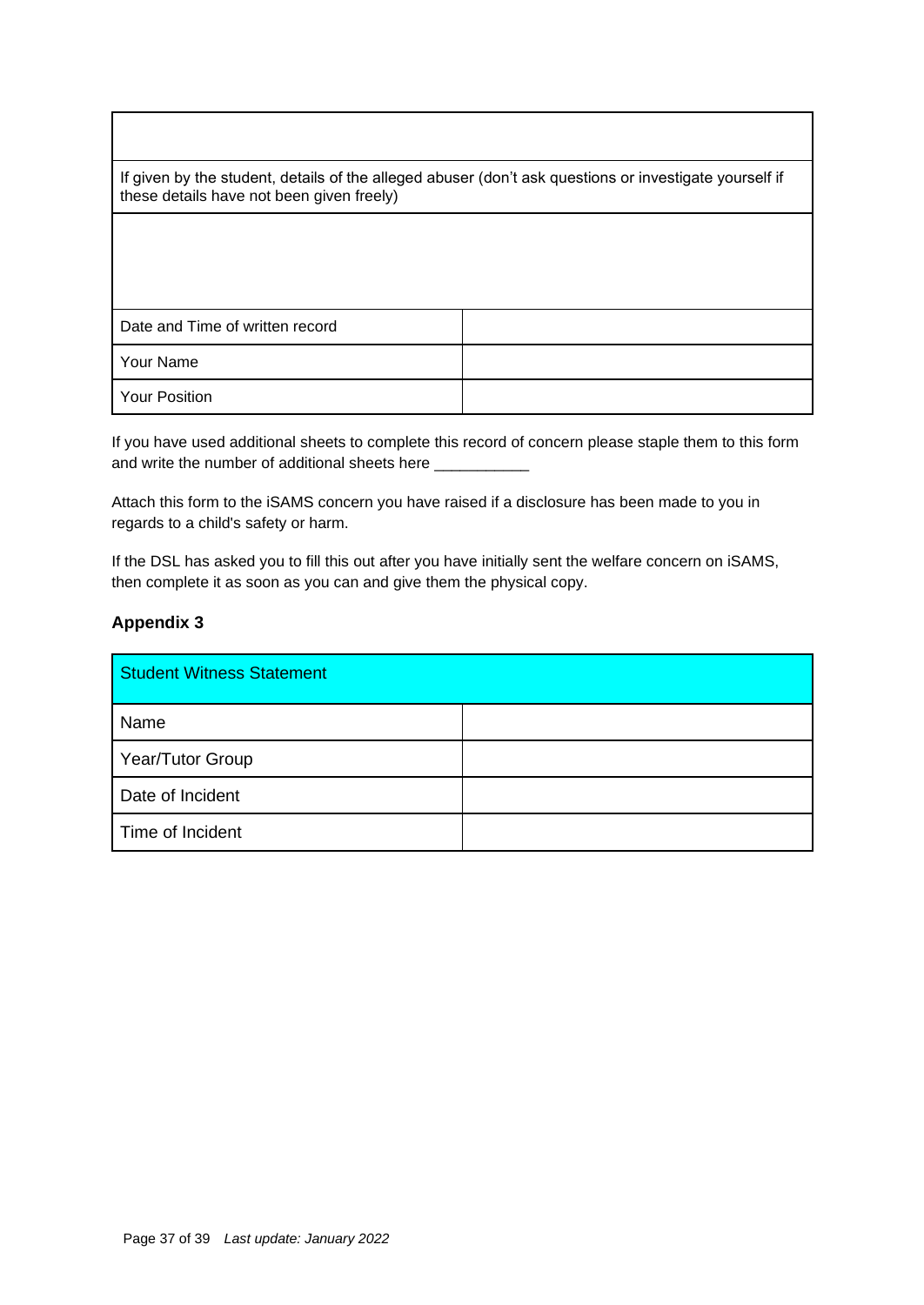| Statement (write only what you have seen)           |                                                 |  |  |
|-----------------------------------------------------|-------------------------------------------------|--|--|
|                                                     |                                                 |  |  |
|                                                     |                                                 |  |  |
|                                                     |                                                 |  |  |
|                                                     |                                                 |  |  |
|                                                     |                                                 |  |  |
|                                                     |                                                 |  |  |
|                                                     |                                                 |  |  |
|                                                     |                                                 |  |  |
|                                                     |                                                 |  |  |
|                                                     |                                                 |  |  |
|                                                     |                                                 |  |  |
|                                                     |                                                 |  |  |
|                                                     |                                                 |  |  |
| Did anyone else witness the incident, is yes<br>who |                                                 |  |  |
|                                                     | $\mathsf{N}$<br>Y<br>$\mathsf e$<br>$\mathbf O$ |  |  |
|                                                     | ${\sf S}$                                       |  |  |
|                                                     |                                                 |  |  |
|                                                     |                                                 |  |  |
| What I have written is a fair and honest            |                                                 |  |  |
| description of what happened                        | N                                               |  |  |
|                                                     | е<br>O<br>${\sf S}$                             |  |  |
|                                                     |                                                 |  |  |
| Your Signature                                      |                                                 |  |  |
| Today's Date                                        |                                                 |  |  |
| <b>Staff Signature</b>                              |                                                 |  |  |

If you have used additional sheets please staple them to this form and write the number of additional sheets here \_\_\_\_\_\_\_\_\_\_\_